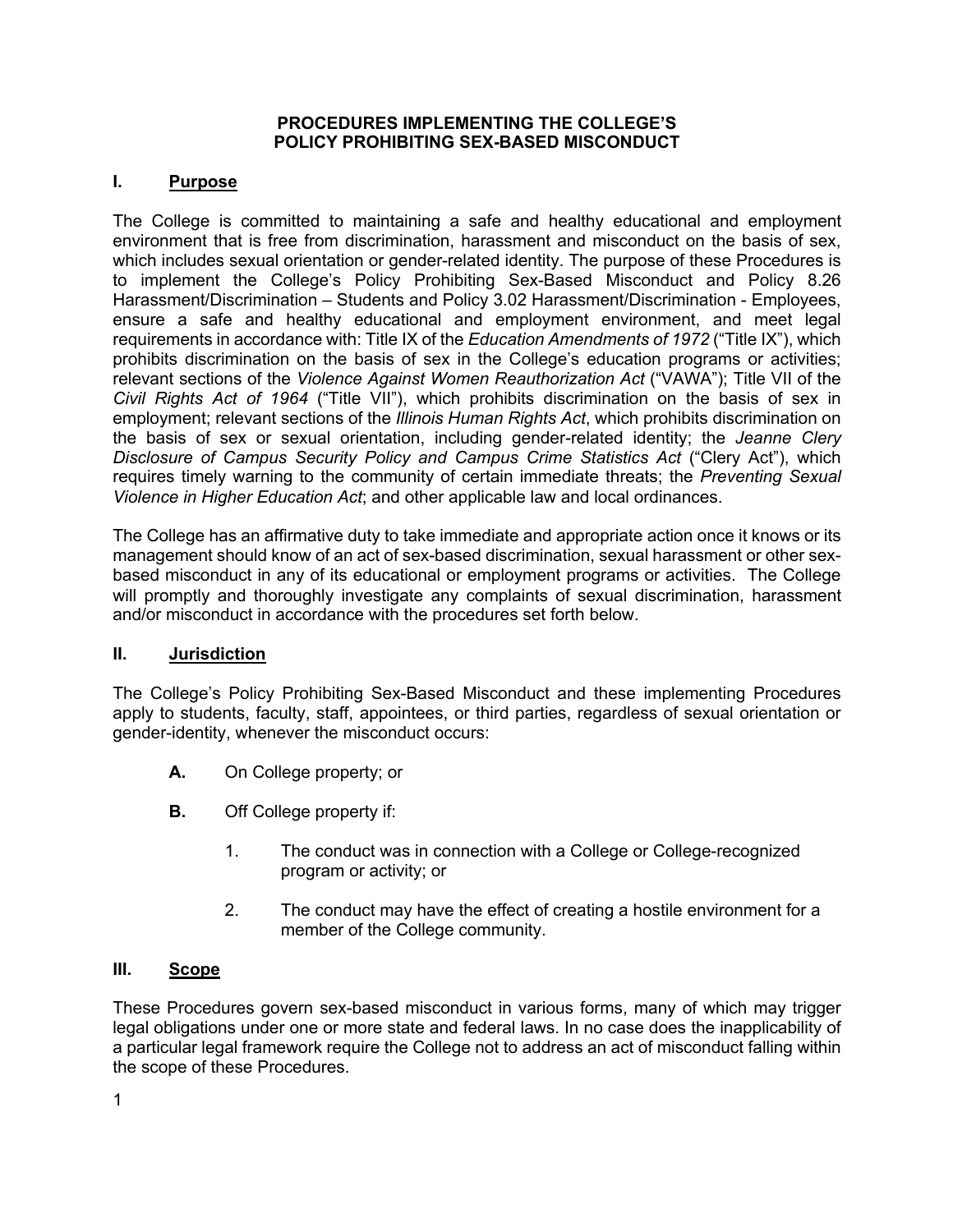Sections I-VII and IX-X include provisions relevant to sex-based misconduct in all its forms.

Sections VI.A and VI.B address specific reporting procedures for students and employees, respectively. Section VIII, which describes a grievance process with a required live hearing, applies only to formal Title IX complaints and complaints alleging sexual violence, domestic violence, dating violence or stalking.

Appendix A provides definitions for these Procedures.

### **IV. Administration**

### **A. Title IX Coordinator**

The College has designated the Vice President for Student Service as the Title IX Coordinator and the Dean of Students and the Associate Vice President/Chief Human Resource Officer as the Title IX Deputy Coordinator(s).

Contact information for the Title IX Coordinator(s) is as follows:

Michael R. Trame Vice President for Student Services Parkland College Room U334 2400 W. Bradley Avenue Telephone: (217) 351-2551 Email: Title\_IX@parkland.edu

Contact information for the Title IX Deputy Coordinator(s) is as follows:

Marietta Turner Dean of Students Parkland College Room U243] 2400 W. Bradley Avenue Telephone: (217) 351-2505 Email: Title\_IX@parkland.edu

Kathleen McAndrew Associate Vice President Chief Human Resource Officer Parkland College Room A116 2400 W. Bradley Avenue Telephone: (217) 353-2024 Email: Title\_IX@parkland.edu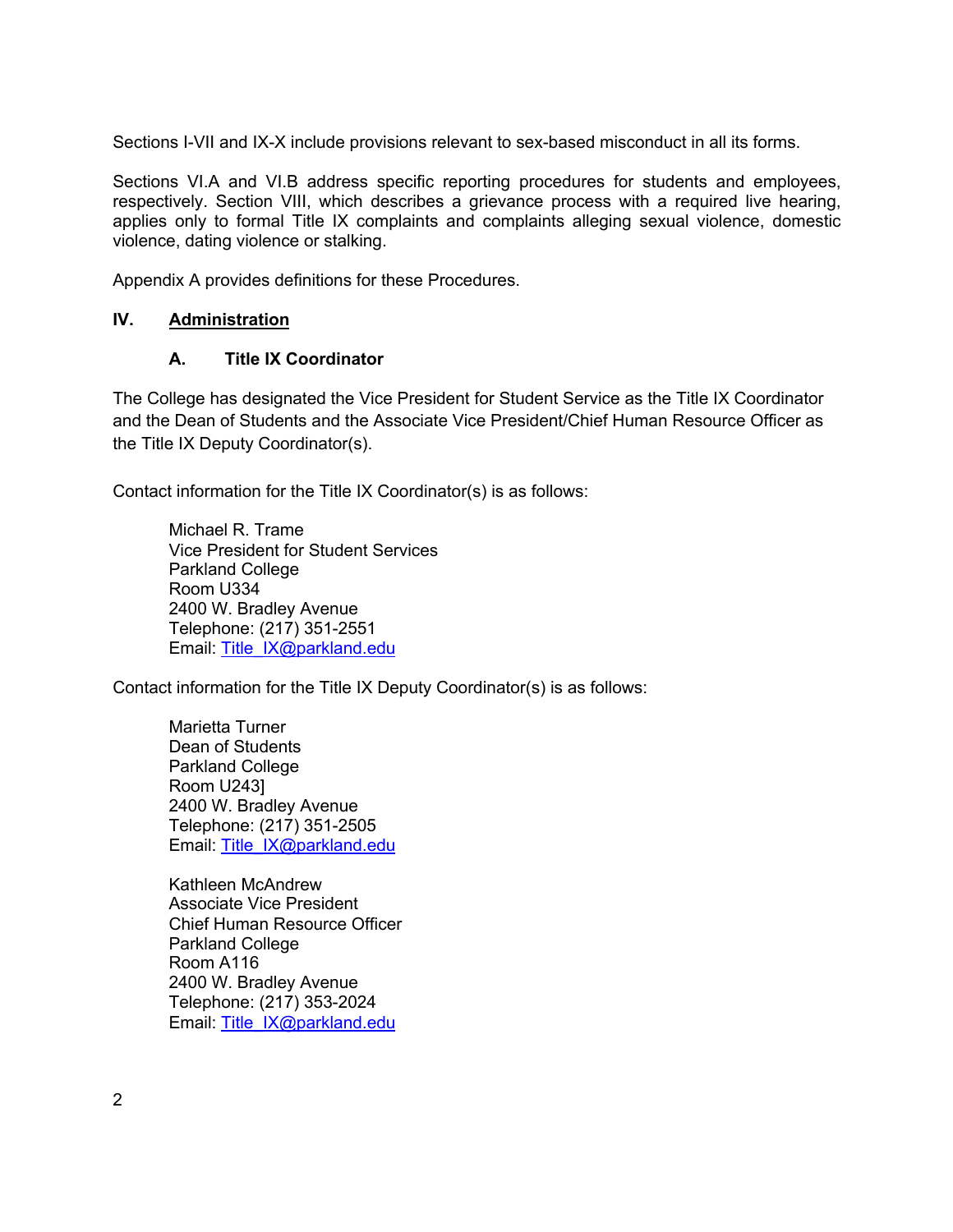Responsibilities of the Title IX Coordinator(s) include, but are not limited to:

- Overseeing the College's response to all Title IX reports and complaints and identifying and addressing any patterns or systemic problems revealed by such reports or complaints.
- Being informed of all reports and complaints raising Title IX issues, including those initially filed with another individual or office or if the investigation will be conducted by another individual or office.
- Conducting and/or assigning Title IX investigations, including the investigation of facts relative to a complaint. The Title IX Coordinator must not be the decisionmaker for a determination of responsibility in response to a formal Title IX complaint of sexual harassment.
- Coordinating any appropriate supportive measures and ensuring the effective implementation of any remedies.
- Ensuring that appropriate policies and procedures are in place for working with law enforcement and coordinating services with local victim advocacy organizations and services providers, including rape crisis centers.
- Ensuring that adequate training is provided to students, faculty and staff on Title IX issues.
- Monitoring students' participation in athletics and across academic fields to ensure that sex discrimination is not causing any disproportionate enrollment based on sex or otherwise negatively affecting a student's access to equal educational opportunities.
- Developing a method to survey the school climate and coordinating the collection and analysis of information from that survey.
- Promoting an educational and employment environment which is free of sex discrimination and gender bias.

Inquiries concerning the application of Title IX may be referred to the Title IX Coordinator(s) or to the Assistant Secretary for Civil Rights at the United States Department of Education:

Office for Civil Rights, Chicago Office U.S. Department of Education Citigroup Center 500 W. Madison Street, Suite 1475 Chicago, IL 60661-4544 Telephone: (312) 730-1560 Email: OCR.Chicago@ed.gov

## **B. Human Resources Department**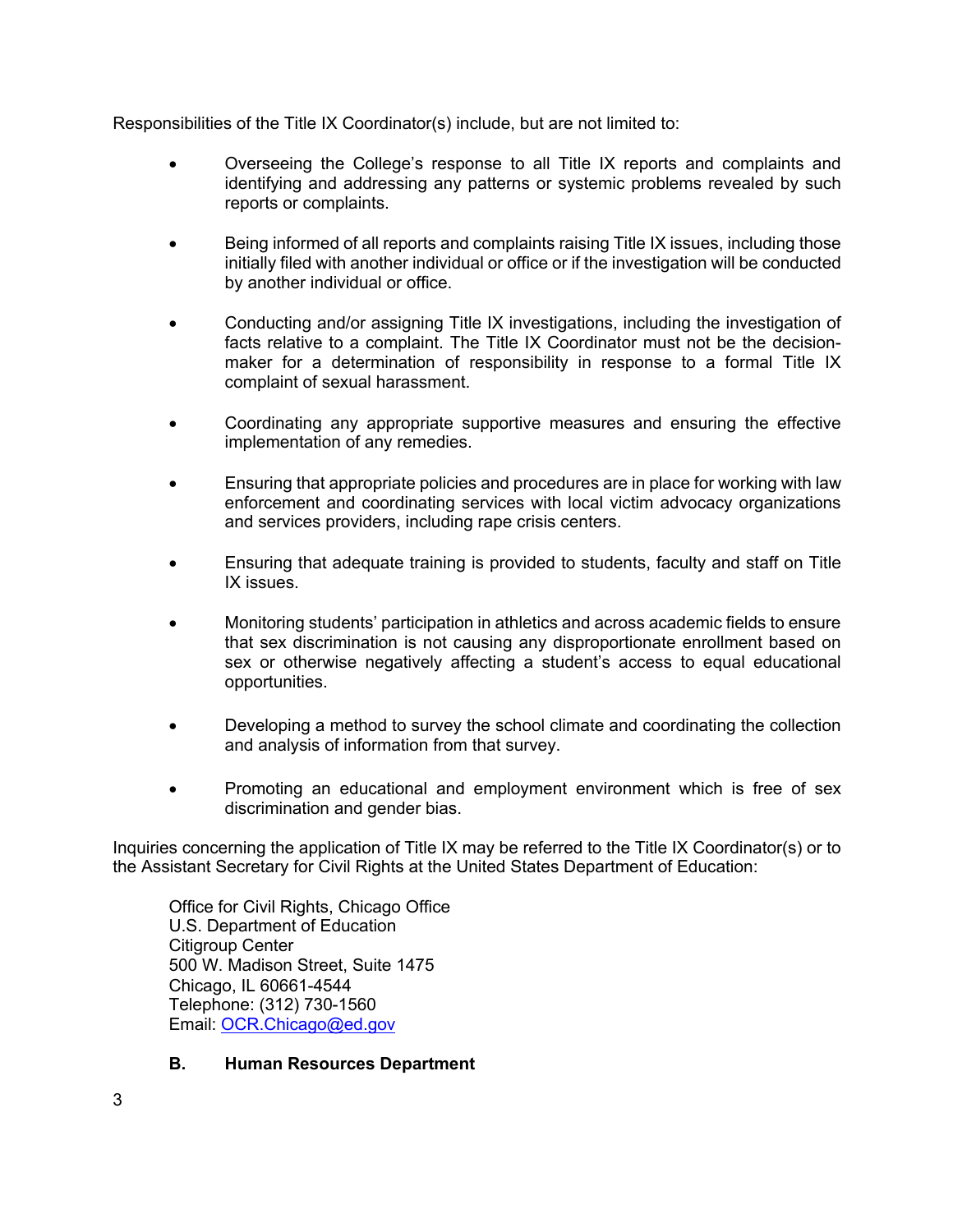For any complaints that involve a College employee as the respondent and fall outside the scope of Title IX, the Human Resources Department will manage the investigation into the allegations and issue a decision and any appropriate sanction(s).

For complaints of sex-based misconduct that involve a College employee as the respondent, investigatory and disciplinary procedures required by any applicable collective bargaining agreement will apply in addition to these Procedures.

### **V. Options for Assistance Following an Incident of Sex-Based Discrimination, Harassment or Misconduct**

### **A. On- and Off-Campus Counselors and Advocates**

The following on- and off-campus counselors and advocates can provide an immediate confidential\* response in a crisis situation, as well as ongoing assistance and support:

> Parkland College Counseling Services Room U267 217-351-2219 Hours: When College is open, 8 AM-5PM Mental Health Counselors: Marya Burke\* Angela Jancola\* Joe Omo-Osagie\* Katie Schacht\* Donna Tanner-Harold\*

## **24-Hour Crisis Lines**

Courage Connection Domestic Violence for Women and Children: (217)384-4390 Mental health/suicide (Rosecrance/Community Elements): (217)693-4580 Sexual assault (Rape Advocacy, Counseling, & Education Services): (217)344-6298 RAINN (Rape, Abuse, and Incest National Network) hotline: 1-800-656-4673 Illinois Coalition Against Sexual Assault (ICASA): (217)753-4117 Illinois Coalition Against Domestic Violence: 877-863-6338

\*Indicates Confidential Advisors, as defined in Appendix A.

Note: While the above-listed counselors and advocates may maintain a reporting person's confidentiality vis-à-vis the College, they may have reporting or other obligations under State law.

### **B. Emergency Response**

Anyone who experiences or observes an emergency situation should immediately call 911 and/or one of the phone numbers listed below: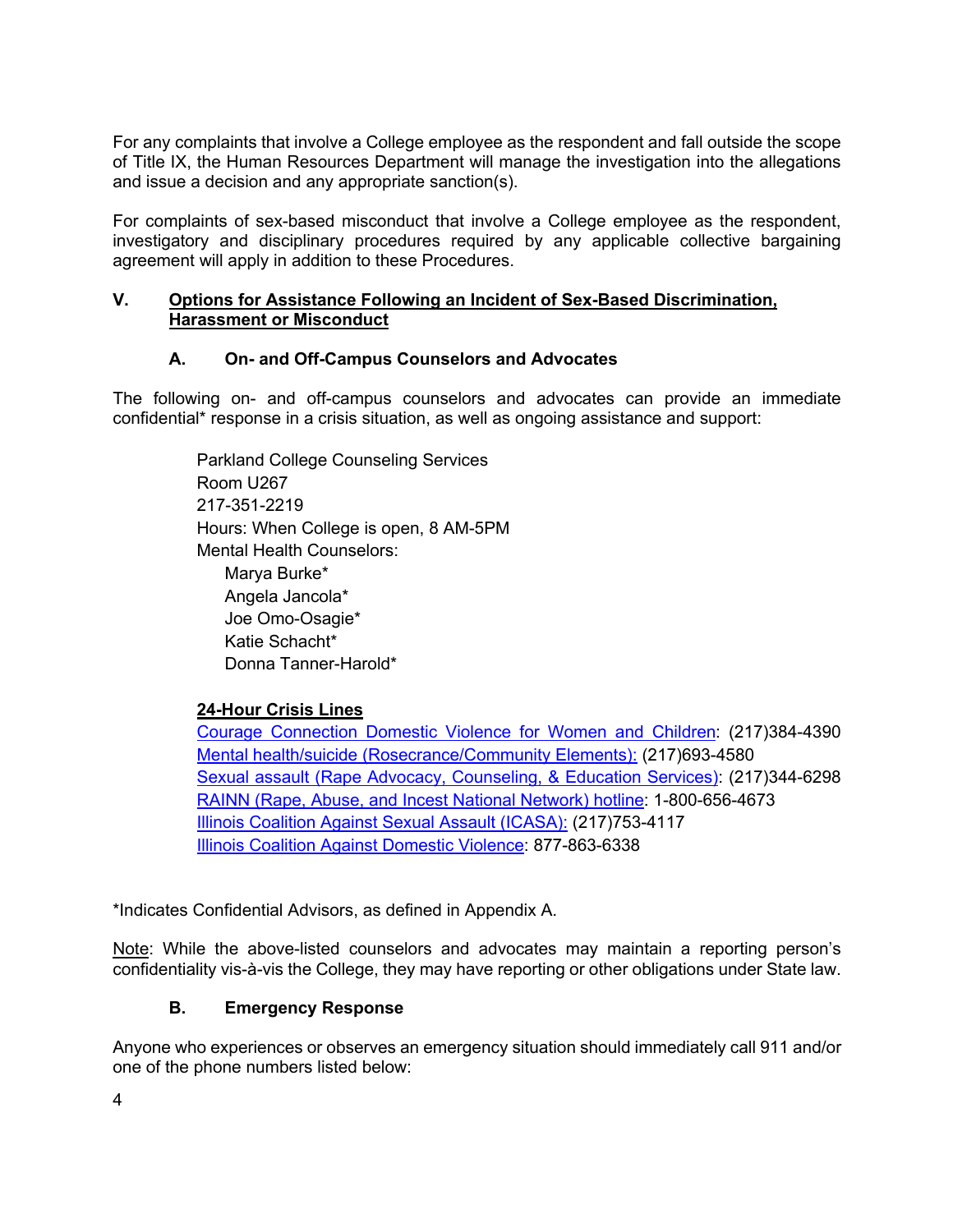Parkland College Department of Public Safety Room A160 2400 W. Bradley Avenue (217)351-2369 PublicSafety@parkland.edu

Champaign Police Department 82 E. University Avenue Champaign, IL 61820 (217)351-4545 Police@champaignil.gov

Champaign County Sheriff 204 E. Main Street Urbana, IL 61801 (217)384-1204 sheriff@co.champaign.il.us

University of Illinois Police Department 1110 W. Springfield Ave. Urbana, IL 61801 (217)333-1216 police@illinois.edu

Urbana Police Department 400 S. Vine Street Urbana, IL 61801 (217)384-2320

### **C. On- and Off-Campus Health Care Options**

Individuals may seek treatment for injuries, preventative treatment for sexually transmitted disease, and/or other health services by contacting one of the following health care providers:

> Carle Foundation Hospital 611 W. Park St., Urbana, IL 61801 (217)383-3311 Emergency Department - 24 hours/day, 365 days/year • Offers evidence collection (rape kit) and medical treatment\*

OSF Medical Center 1400 W. Park St., Urbana, IL 61801 (217)337-2131 Emergency Department - 24 hours/day, 365 days/year • Offers evidence collection (rape kit) and medical treatment\*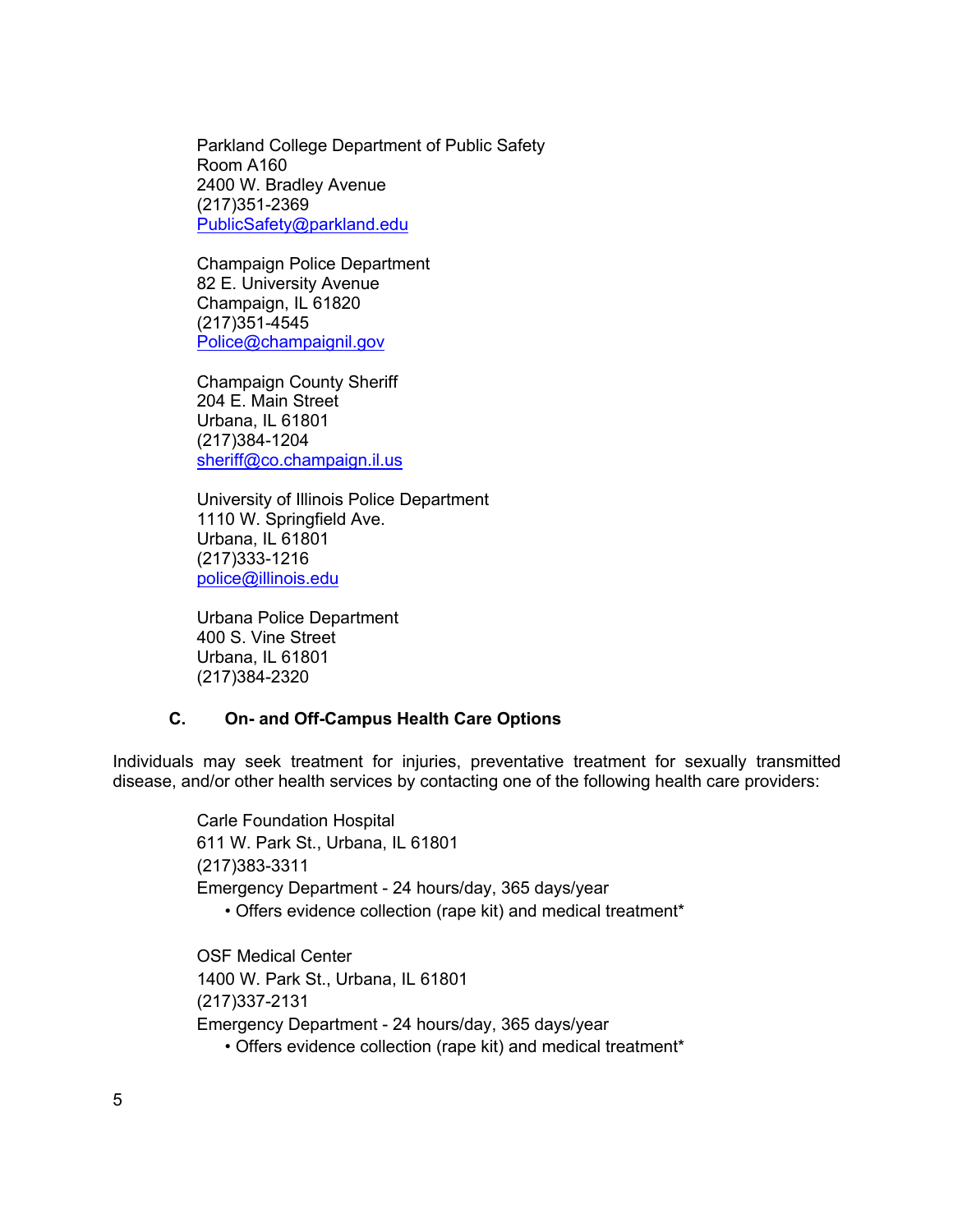Frances Nelson Medical Center 819 Bloomington Rd, Champaign, IL 61820 Phone: (217)356-1558

Champaign- Urbana Public Health 201 W. Kenyon Rd. Champaign, IL 61820 Phone: (217)352-7961

- Preventative treatment for sexually transmitted disease
- FREE STI Testing
- Does not require proof of citizenship

Planned Parenthood 302 E Stoughton St., Suite #2, Champaign, IL 61820 Phone: (217)359-8022

• Offers medical abortions up to 9 weeks

Women's Health Practice 2125 South Neil Street, Champaign, IL 61820 Phone: (217)356-3736

• Offers medical and surgical abortions

Avicenna Community Health Center 819 Bloomington Rd, Champaign, IL 61820 Phone: (217)403-5498

- FREE healthcare for the Uninsured
- Does not require proof of citizenship

\*Indicates health care options which provide medical forensic services (rape kits) and/or Sexual Assault Nurse Examiners at no cost, pursuant to the *Sexual Assault Survivors Emergency Treatment Act* (410 ILCS 70).

Seeking medical treatment also serves to preserve physical evidence of sexual violence.

Off-campus health care providers will generally maintain confidentiality and not share information with the College unless the reporting person requests the disclosure and signs a consent or waiver form. Note, however, that while these health care providers may maintain a reporting person's confidentiality vis-à-vis the College, they may have other reporting obligations under State law.

### **D. State of Illinois Sexual Harassment and Discrimination Helpline**

The Illinois Department of Human Rights has established a helpline for individuals to obtain information about their reporting options and referrals to other resources. The helpline is available Monday through Friday, from 8:30 a.m. to 5:00 p.m., at (877) 236-7703.

### **VI. Making a Report of Alleged Sex-Based Misconduct**

6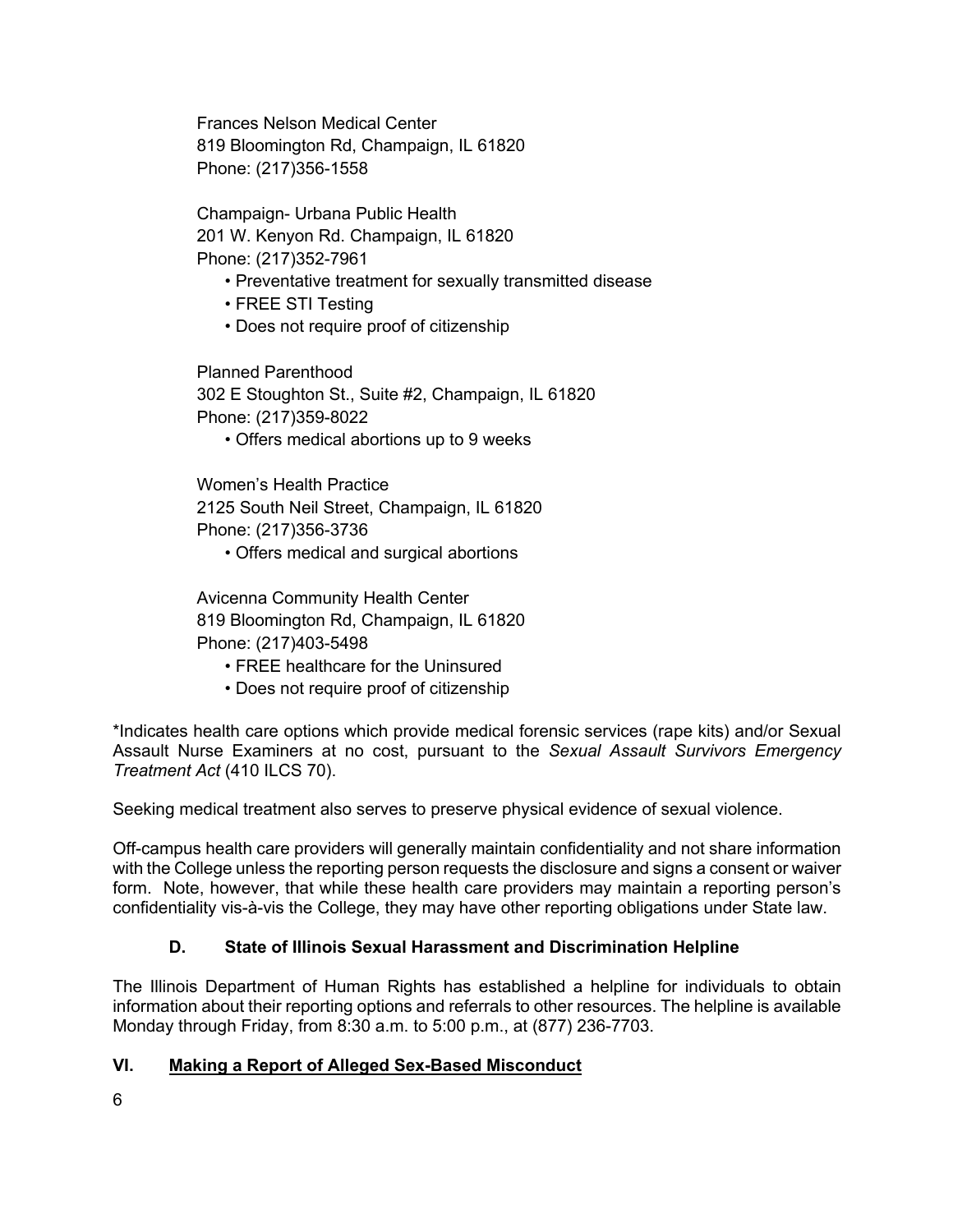Any student, employee or community member who wishes to avail himself or herself of these Procedures may do so by making a report to the Title IX Coordinator or Deputy Title IX Coordinator(s). Students may also make a report to any Responsible Employee, as defined below. Detailed information concerning student and employee reporting follows below.

## **A. Student Reporting**

The College encourages students who have experienced sex-based misconduct to talk with someone about what happened so that they can get the support they need and so that the College can respond appropriately. Different employees on campus have different reporting obligations with regard to alleged sex-based misconduct. Some College employees (referred to as "Responsible Employees") are required to report all incidents of sex-based misconduct to the Title IX Coordinator, including the identities of the persons involved in the incident. While only designated Responsible Employees are required to report all incidents of sex-based misconduct to the Title IX Coordinator, all members of the College community (including students) are encouraged to report such incidents to the Title IX Coordinator.

The various reporting options available are set forth in further detail below. Regardless of to whom a report is made, the College will provide the person alleged to be the victim, if identified, with concise information, written in plain language, of the person's rights and options pursuant to these Procedures.

Immunity for Good Faith Reporting: Students who in good faith report an alleged violation of the College's Policy Prohibiting Sex-Based Misconduct will be granted immunity and will not receive a disciplinary sanction for a student conduct violation (such as underage drinking) revealed during the course of reporting. Immunity will not be provided for student conduct violations which the College determines are egregious, including without limitation misconduct which places the health or safety of another person at risk.

1. Student Reporting to the Title IX Coordinator(s)

Students are encouraged to report alleged incidents of sex-based misconduct to the Title IX Coordinator(s) directly. The College's Title IX Coordinator(s) are:

Contact information for the Title IX Coordinator is as follows:

Michael R. Trame Vice President for Student Services Parkland College Room U334 2400 W. Bradley Avenue Telephone: (217) 351-2551 Email: Title\_IX@parkland.edu

Contact information for the Title IX Deputy Coordinator(s) is as follows:

Marietta Turner Dean of Students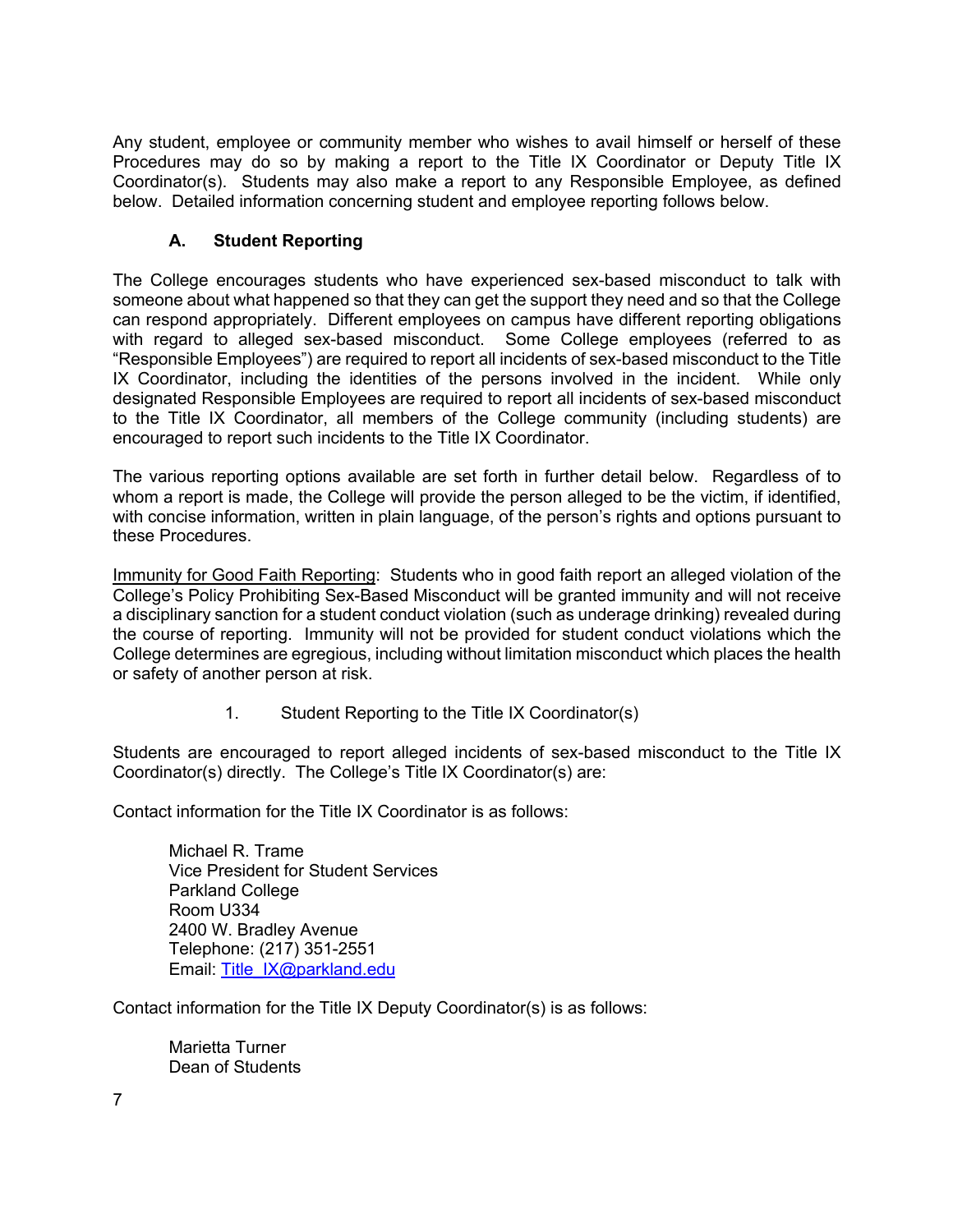Parkland College Room U243] 2400 W. Bradley Avenue Telephone: (217) 351-2505 Email: Title\_IX@parkland.edu

Kathleen McAndrew Associate Vice President Chief Human Resource Officer Parkland College Room A116 2400 W. Bradley Avenue Telephone: (217) 353-2024 Email: Title\_IX@parkland.edu

2. Student Reporting to Responsible Employees

A Responsible Employee, as defined in Appendix A, must report to the Title IX Coordinator all relevant details about an alleged incident of sex-based misconduct shared by a student, including the date, time and specific location of the alleged incident, and the names of all involved individuals. To the extent possible, information shared with a Responsible Employee will be disclosed only to the Title IX Coordinator and/or those individuals responsible for handling the College's response to the report.

The following categories of employees are the College's Responsible Employees:

- College Administrators
- Title IX Coordinator
- Faculty
- Campus Police
- Coaches
- All faculty/staff advisors to a Recognized Student Club/Organization
- All full-time Assistants to the President/Vice-Presidents
- All full-time Dean of Students Office staff
- All full-time Human Resources staff

Before a student reveals any information to Responsible Employee, the employee should ensure that the student understands the employee's reporting obligations. If the student wants to make a confidential report, the Responsible Employee should direct the student to the confidential resources listed in Section VI.A.3 below.

If the student wants to tell the Responsible Employee what happened but also maintain confidentiality, the employee should tell the student that the College will consider the request, but that the College cannot guarantee it will be able to honor it. In reporting the details of the incident to the Title IX Coordinator, the Responsible Employee will also inform the Title IX Coordinator of the student's request for confidentiality.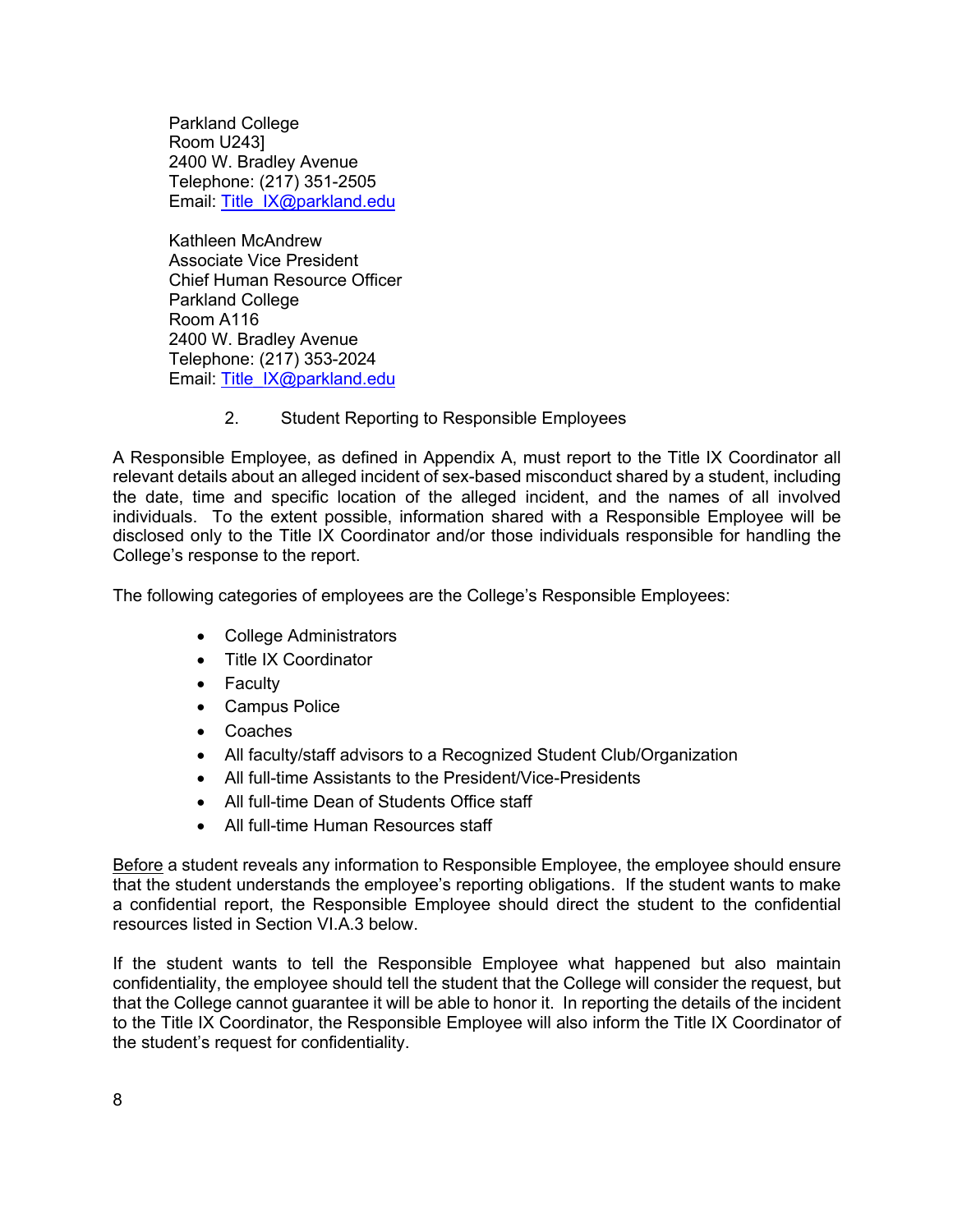Although rare, there are times when the College may not be able to honor a reporting party's request in order to provide a safe, non-discriminatory environment for all students and employees.

The College has designated the following individual(s) to evaluate requests for confidentiality:

- Title IX Coordinator
- Deputy Title IX Coordinators
- Chief of Campus Police

When weighing a reporting party's request for confidentiality or that no investigation or discipline be pursued, a range of factors will be considered, including the following:

- The increased risk that the alleged perpetrator(s) will commit additional acts of sexual discrimination, harassment or misconduct, such as:
	- $\circ$  Whether there have been other sexual discrimination complaints about the same alleged perpetrator;
	- o Whether the alleged perpetrator has a history of arrests or records from a prior school indicating a history of misconduct or violence;
	- o Whether the alleged perpetrator threatened further sexual discrimination or violence against the student victim or others;
- Whether the sexual discrimination was committed by multiple perpetrators;
- Whether the sexual discrimination, harassment or misconduct was perpetrated with a weapon;
- Whether the student victim is a minor;
- Whether the College possesses other means to obtain relevant evidence of the sexual discrimination, harassment or misconduct (e.g., security cameras or physical evidence); And
- Whether the reporting party's report reveals a pattern of perpetration (e.g., via illicit use of drugs or alcohol) at a given location or by a particular group.

The presence of one or more of these factors could lead the College to investigate and, if appropriate, pursue disciplinary action. If none of these factors is present, the College will likely respect the reporting party's request for confidentiality.

**If the College determines that it can respect a reporting party's request for confidentiality,** the College will take immediate action as necessary to protect and assist the reporting party.

**If the College determines that it cannot maintain a reporting party's confidentiality,** the College will inform the reporting party at the earliest point possible and will, to the extent possible, only share information with people responsible for handling the College's response. The College will also take immediate action as necessary to protect and assist the reporting party.

9 If a party's request for confidentiality limits the College's ability to formally investigate a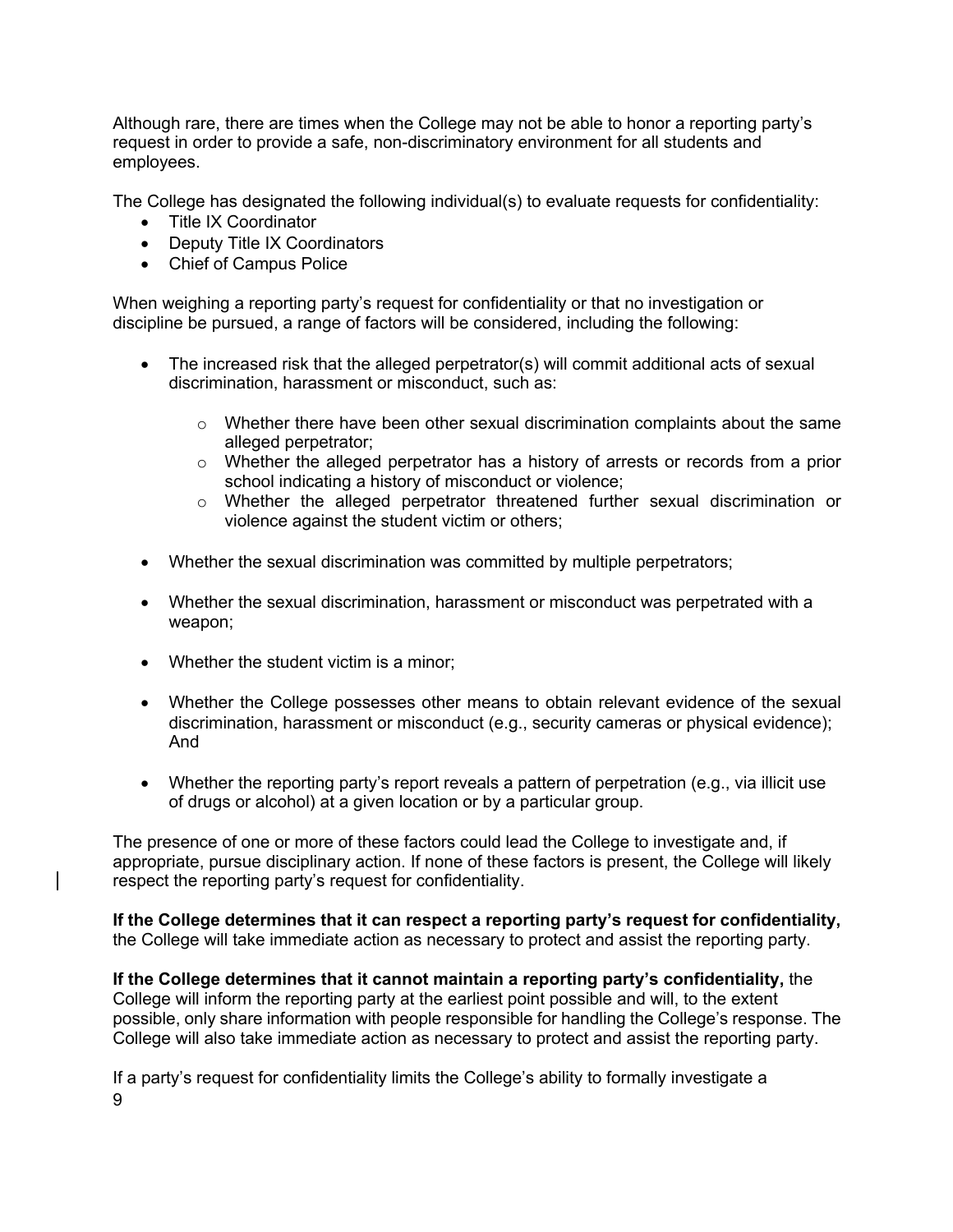particular allegation, the College may take steps to limit the effects of the alleged sexual discrimination, harassment and/or misconduct and prevent its recurrence without initiating formal action against the alleged perpetrator or revealing the identity of the complainant. Such action may include, but is not limited to:

- Providing increased monitoring, supervision, or security at locations or activities where the alleged misconduct occurred;
- Providing training and education materials for students and employees;
- Revising and publicizing the College's policies regarding sexual discrimination, harassment and misconduct; and
- Conducting climate surveys regarding sexual misconduct.
	- 3. Confidential Reporting

Students who wish to confidentially report an incident of sex-based misconduct may make a confidential report to:

> Parkland College Counseling Services Room U267 217-351-2219 Hours: When College is open, 8 AM-5PM Mental Health Counselors: Marya Burke Angela Jancola Joe Omo-Osagie Katie Schacht Donna Tanner-Harold

The individuals in this list are Confidential Advisors, as defined in Appendix A. Professional, licensed counselors who provide mental health counseling to students (including counselors who act in that role under the supervision of a licensed counselor) are not required to report any information about an alleged incident to the Title IX Coordinator without a student's permission.

Note: While the individuals listed above may maintain a student's confidentiality vis-à-vis the College, they may have reporting or other obligations under State law. Any College employee who suspects or receives knowledge that a minor student may be an abused or neglected child or, for a student aged 18 through 21, an abused or neglected individual with a disability, is required to: 1) immediately report or cause a report to be made to the Illinois Department of Children and Family Services (DCFS) on its Child Abuse Hotline; and 2) follow directions given by DCFS concerning filing a written report within 48 hours with the nearest DCFS field office.

Also Note: If the College determines that a person alleged to be the perpetrator of sexual misconduct poses a serious and immediate threat to the College community, College Police may be called upon to issue a timely warning to the College community. Any such warning will not include any information that identifies the person alleged to be the victim.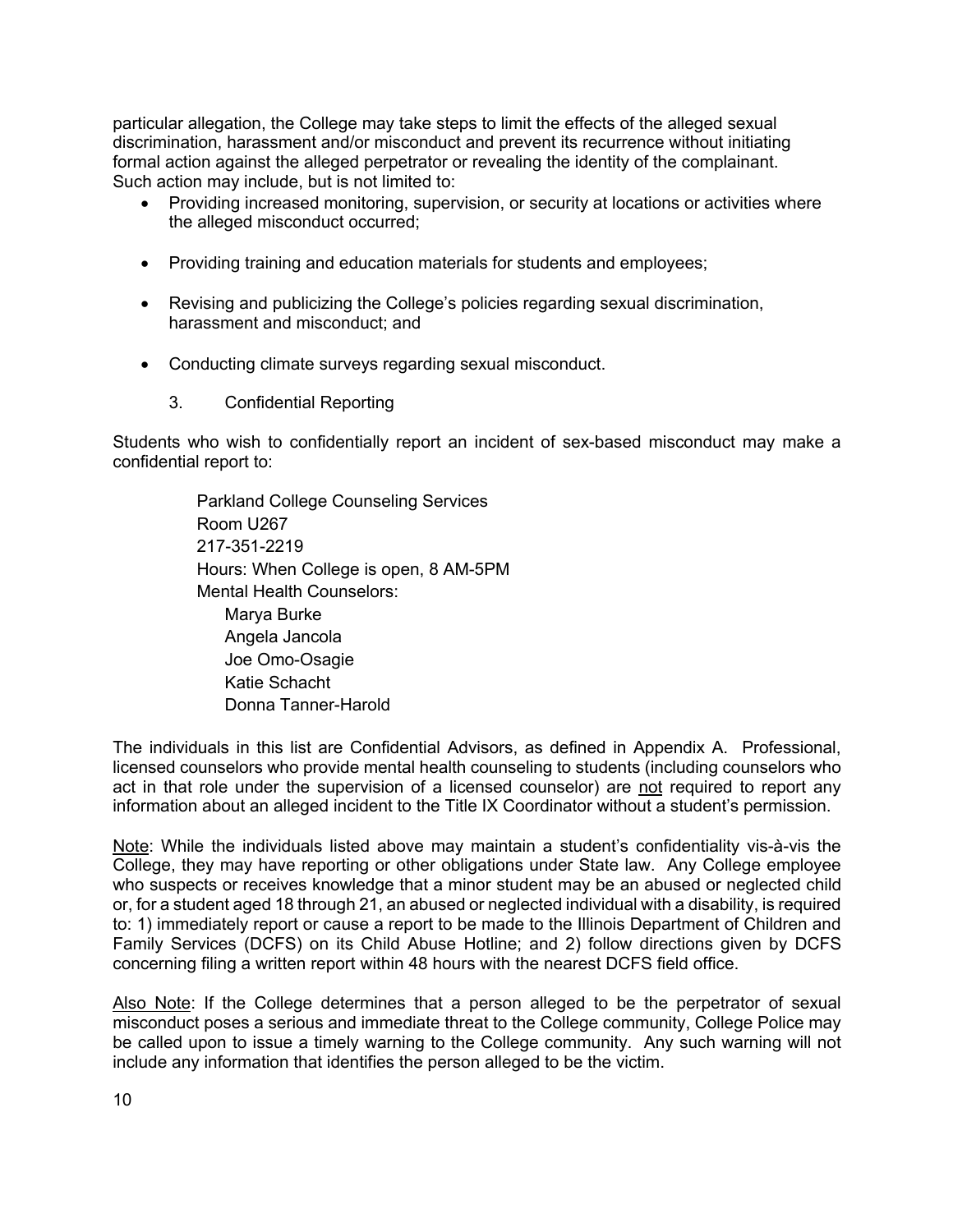# 4. Electronic and/or Anonymous Reporting

The College maintains an online system for electronic reporting. The reporter may choose to provide his/her identity or may choose to report anonymously. The system will notify the user, before he/she enters information, that entering personally identifying information may serve as notice to the College for the purpose of triggering an investigation. Anonymous reports can be filed here. Where a reporter chooses to provide his/her identity and contact information, the College will respond to the reporter within 12 hours.

5. Note Regarding Student Participation in Public Awareness Events

Public awareness events such as "Take Back the Night," the Clothesline Project, candlelight vigils, protests, "survivor speak outs" or other forums in which students disclose incidents are not considered notice to the College of sex-based discrimination, harassment or misconduct for purposes of triggering an obligation to investigate any particular incident(s). Such events may, however, inform the need for campus-wide education and prevention efforts, and the College will provide information about students' rights at these events.

# **B. Employee Reporting**

1. Alleged Sex-Based Misconduct of a Student

In addition to the reporting requirements for Responsible Employees (see Section VI.A), all College employees who have information regarding sex-based misconduct of a student should report it to the Title IX Coordinator or any Responsible Employee.

2. Alleged Sex-Based Misconduct of an Employee

An employee should notify the Title IX Coordinator or Human Resources Department if he or she believes that the College or a member of the College community has engaged in sex discrimination, sexual harassment or other sex-based misconduct in violation of the College's Policy 3.01 Prohibition of Sex-Based Misconduct.

## **VII. College Response to Reports of Alleged Sex Discrimination, Harassment or Other Misconduct**

# **A. Processing of Report**

Upon receipt of a report, the Title IX Coordinator will analyze the report to determine the appropriate method for processing and reviewing it.

For any report alleging sexual harassment, as defined under Title IX, and/or alleging sexual violence, domestic violence, dating violence or stalking pursuant to the *Preventing Sexual Violence in Higher Education Act*, the Title IX Coordinator will promptly contact the person alleged to be the victim (hereinafter "complainant") to:

1. Discuss the availability of supportive measures (see Section VII.B below);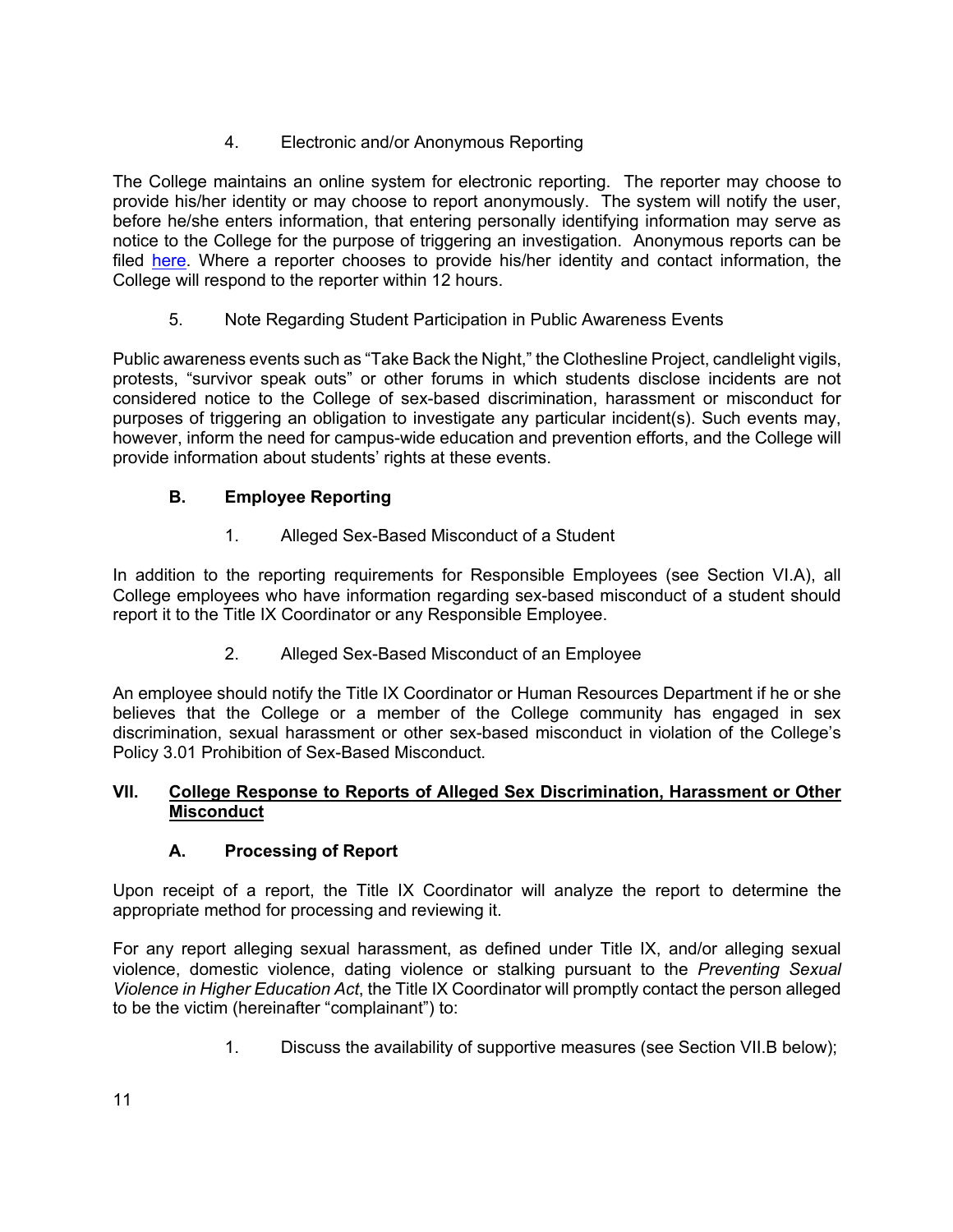- 2. Consider the complainant's wishes with respect to supportive measures;
- 3. Inform the complainant of the availability of supportive measures with or without the filing of a formal complaint; and
- 4. Explain to the complainant the process for filing a formal complaint.

# **B. Supportive Measures**

Supportive measures (also referred to as "interim protective measures") are non-disciplinary, nonpunitive individualized services offered as appropriate, as reasonably available, and without fee or charge to a complainant or respondent, irrespective of whether a formal complaint has been filed.

Examples of supportive measures that the College may offer include, but are not limited to:

- Counseling, mental health support, and wellness support;
- Extensions of deadlines or other course-related adjustments;
- Leaves of absence;
- Changes to academic, living, dining, transportation and/or working schedules or situations;
- Increased security and monitoring of certain areas of campus;
- Issuance and enforcement of mutual campus no contact orders; and
- Enforcement of an order of protection or no contact order entered by a State civil or criminal court.

A report of alleged sex-based misconduct may also prompt the College to consider broader remedial action, such as increased monitoring, supervision or security at locations where the alleged incident occurred; increased education and prevention efforts, including to targeted population groups; the use of climate assessments and/or victimization surveys; and/or revisions to the College's policies and practices.

The College will maintain as confidential any supportive measures provided to a complainant or respondent, to the extent that maintaining such confidentiality would not impair the College's ability to provide the supportive measures.

The Title IX Coordinator(s) is/are responsible for coordinating the College's implementation of supportive measures.

# **C. Emergency Removals and/or Administrative Leave**

Prior to initiating or completing the Grievance Process in response to a formal complaint, described further in Section VIII below, or in the absence of a formal complaint, the College may remove a respondent from the College's education program or activity on an emergency basis. Where the alleged conduct, if proven, would constitute sexual harassment as defined under Title IX, the College will effectuate an emergency removal only where the College has determined, based on an individualized safety and risk analysis, that an immediate threat to the physical health or safety of any student or other individual arising from the allegations of sexual harassment justifies removal. In such cases, the College will provide the respondent with notice and an opportunity to challenge the decision immediately following the removal.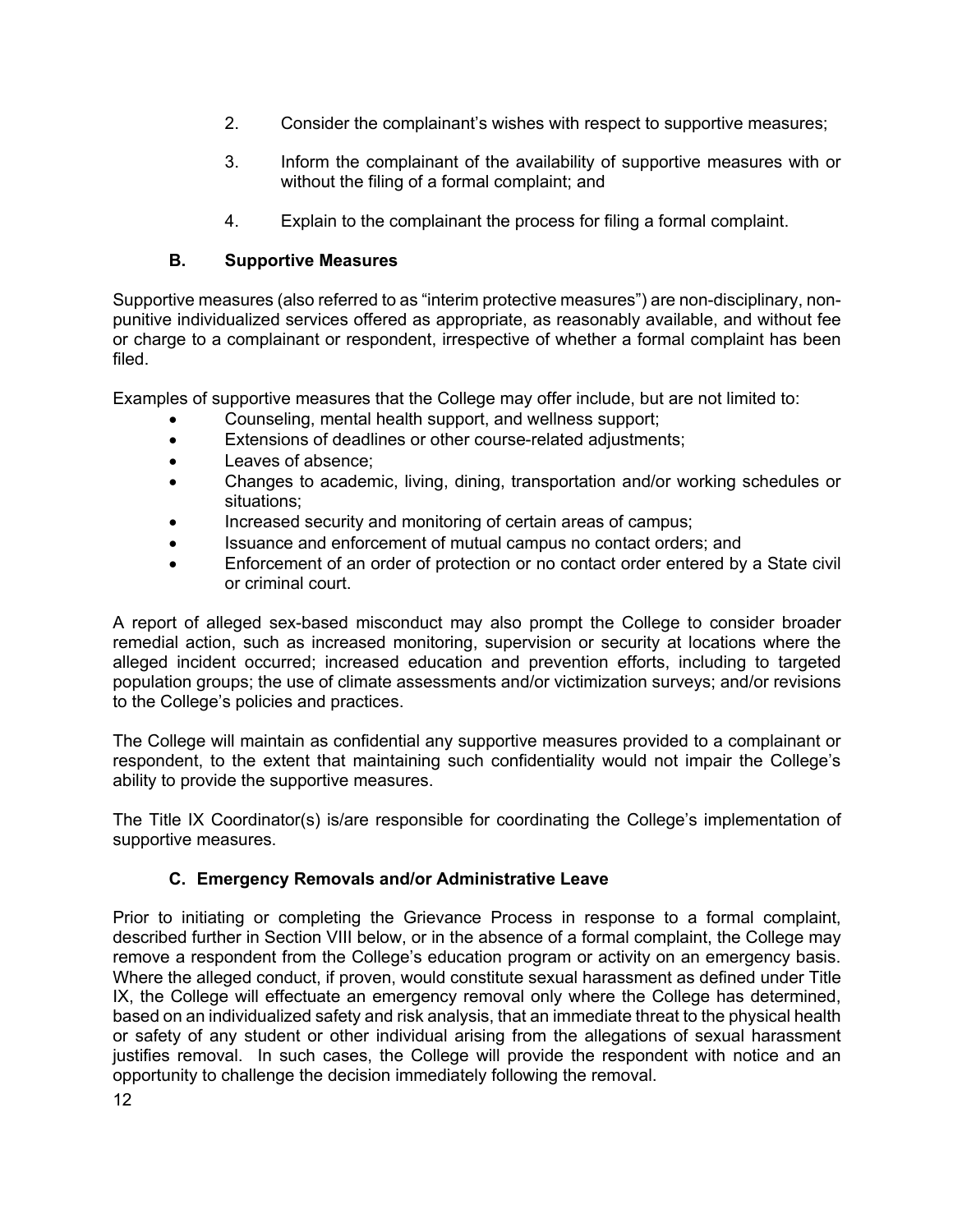In addition, the College may place an employee on administrative leave during the pendency of the Grievance Process in response to a formal complaint.

# **D. Clery Act Reporting Obligations**

Pursuant to the *Jeanne Clery Disclosure of Campus Security Policy and Campus Crime Statistics Act* ("Clery Act"), 20 U.S.C. § 1092(f), the College will issue timely warnings to the campus community about crimes that have already occurred but may continue to pose a serious or ongoing threat to students and employees. The *Clery Act* also requires the College to maintain a public crime log and publish an Annual Security Report ("ASR") available to all current students and employees. The ASR documents three calendar years of select campus crime statistics (including statistics regarding incidents of dating violence, domestic violence, and stalking), security policies and procedures, and information on the basic rights guaranteed to victims of sexual assault.

#### **VIII. Grievance Process for Complaints Alleging Title IX Sexual Harassment and/or Alleging Sexual Violence, Domestic Violence, Dating Violence or Stalking**

For purposes of this Grievance Process, a formal complaint is a document filed by a complainant or signed by the Title IX Coordinator, alleging (a) sexual harassment in violation of Title IX and/or (b) sexual violence, domestic violence, dating violence or stalking in violation of the *Preventing Sexual Violence in Higher Education Act*; and requesting that the College investigate the allegation. At the time of filing a formal complaint pursuant to this Grievance Process, the complainant must be participating in or attempting to participate in the College's education programs or activities, either as a student or an employee. Should a formal complaint be filed, the Title IX Coordinator will investigate the formal complaint or appoint a qualified person to undertake the investigation on his or her behalf.

## **A. Notice of Allegations**

Within 10 school days after signing a formal complaint or receiving a formal complaint filed by a complainant, the Title IX Coordinator will provide written notice to the parties who are known of the following:

- 1. This Grievance Process, including the informal resolution process, where applicable.
- 2. The allegations potentially constituting sexual harassment under Title IX and/or sexual violence, domestic violence, dating violence or stalking under the *Preventing Sexual Violence in Higher Education Act*, including sufficient details known at the time and with sufficient time to prepare a response before any initial interview.
- 3. That the respondent is presumed not responsible for the alleged conduct and that a determination regarding responsibility is made at the conclusion of the grievance process.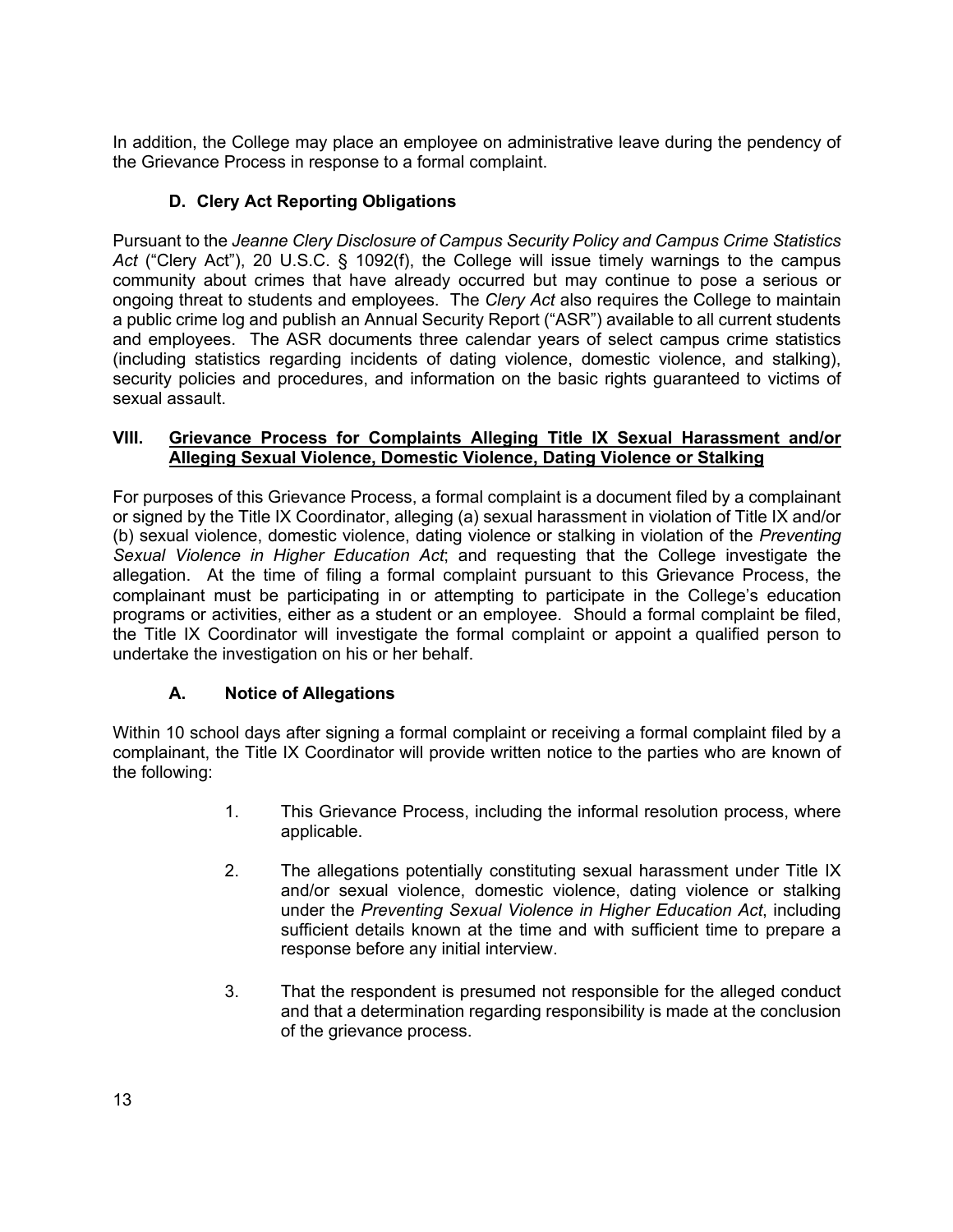- 4. That the parties may have an advisor of their choice, who may be, but is not required to be, an attorney.
- 5. That the parties may inspect and review any evidence obtained as part of the investigation that is directly related to the allegations raised in the formal complaint, including evidence upon which the College does not intend to rely in reaching a determination regarding responsibility, and inculpatory or exculpatory evidence, whether obtained from a party or other source.
- 6. The College Code of Conduct provision(s) that prohibit knowingly making false statements or knowingly submitting false information during the grievance process.

If, during the course of an investigation, the College decides to investigate allegations that are not included in the initial written notice of allegations, the Title IX Coordinator will provide subsequent written notice of the additional allegations to all known parties.

# **B. Informal Resolution**

At any time after receiving the initial notice of allegations (See Section VIII.A above), and prior to a determination regarding responsibility being reached, the complainant and respondent may request to participate in an informal resolution process. Informal resolution will only occur with both parties' voluntary, written consent. At any time prior to agreeing to a resolution, any party will have the right to withdraw from the informal resolution process and resume the grievance process with respect to the formal complaint.

The College does not permit informal resolution in cases involving alleged sexual harassment, sexual violence, domestic violence, dating violence or stalking by a College employee toward a student.

# **C. Consolidation of Formal Complaints**

The Title IX Coordinator may consolidate formal complaints as to allegations against more than one respondent, or by more than one complainant against one or more respondents, or by one party against the other party, where the allegations of sexual misconduct arise out of the same facts or circumstances.

# **D. Dismissal of Formal Complaints**

If, during the course of an investigation or following an investigation into a formal complaint, the Title IX Coordinator or designated Investigator determines that the conduct alleged in the formal complaint would not constitute sexual harassment as defined in 34 C.F.R. § 106.30 (Title IX) even if proved, did not occur in the District's education program or activity, or did not occur against a person in the United States, then the Title IX Coordinator will dismiss the formal complaint with regard to that conduct for purposes of Title IX. In cases where the College determines that Title IX is not applicable but the College still intends to apply this Grievance Process to resolve the alleged misconduct, the College will inform the parties that Title IX is inapplicable but that such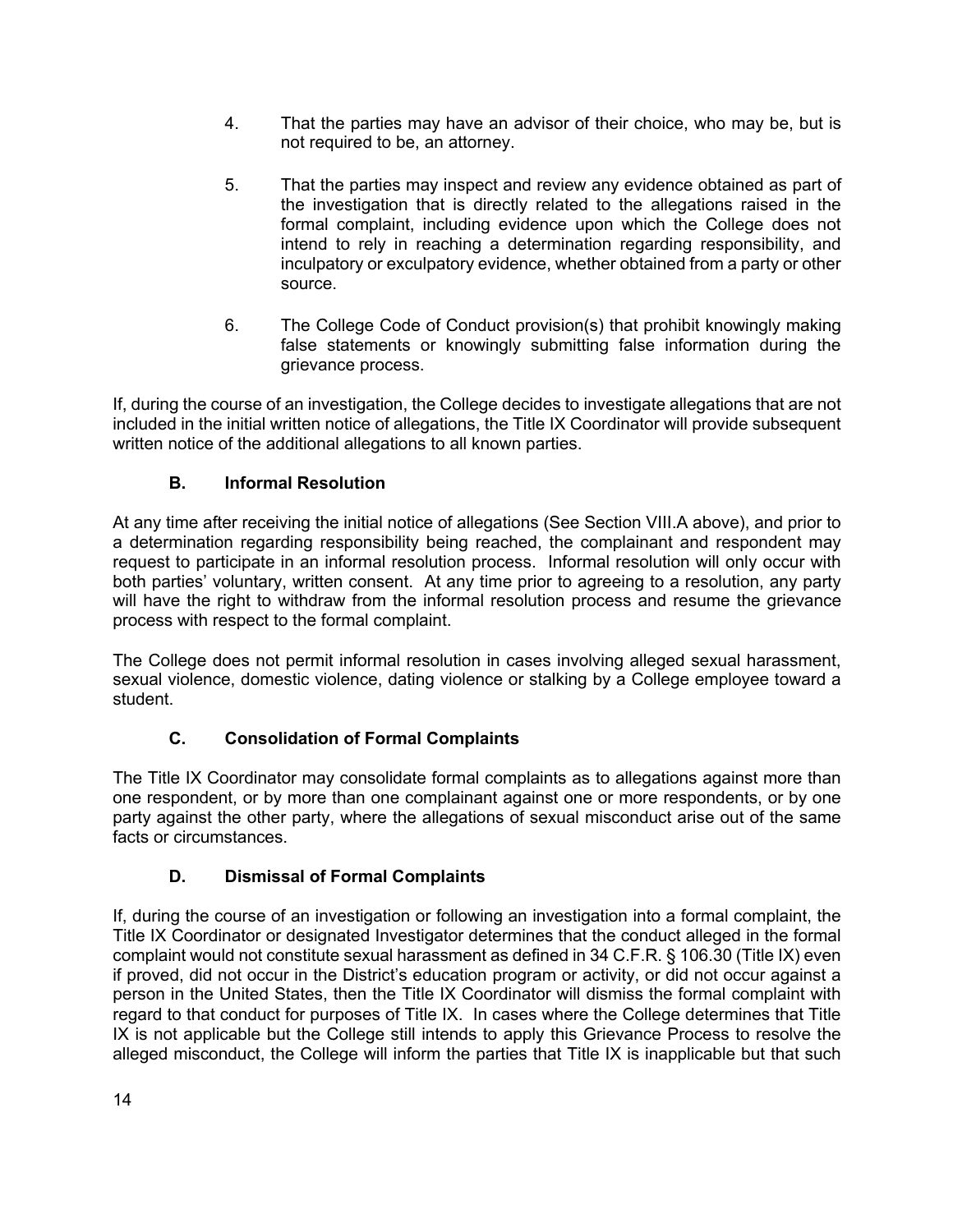Process will nevertheless be applied. In addition, dismissal of a formal complaint for purposes of Title IX does not preclude action under other College policies and procedures.

The Title IX Coordinator may dismiss a formal complaint, or any allegations therein, at any time during an investigation if: (1) the complainant notifies the Title IX Coordinator in writing that the complainant would like to withdraw the formal complaint or any allegations therein; (2) the respondent is no longer enrolled or employed by the College; or (3) specific circumstances prevent the College from gathering evidence sufficient to reach a determination as to the formal complaint or allegations therein.

Upon dismissal—either of a complaint altogether, or of a complaint for purposes of Title IX—the Title IX Coordinator or Investigator will promptly send written notice of the dismissal and reason(s) for the dismissal simultaneously to the parties. Dismissal of a formal complaint under this Process does not preclude action under other College policies and procedures.

## **E. Investigation of Formal Complaint**

The Title IX Coordinator will appoint one or more trained investigators to undertake an investigation into a formal complaint. Throughout the investigation, the parties will be afforded an equal opportunity to present witnesses including fact and expert witnesses, and other inculpatory and exculpatory evidence. The Investigator will not restrict the ability of either party to discuss the allegations under investigation or to gather and present relevant evidence. Any proceeding, meeting, or hearing held to resolve formal complaints pursuant to this Grievance Process will protect the privacy of the participating parties and witnesses.

Both parties will be afforded an opportunity to be accompanied to any meeting or proceeding by an advisor of their choice, who may be, but is not required to be, an attorney. The advisor's role is limited to providing support, guidance and/or advice, and to conducting cross-examination during the live hearing (see Section VIII.F below). A party's advisor may not speak on behalf of the party during any meeting, interview or hearing and must comply with all behavioral rules and expectations set forth in these Procedures. If a party's advisor violates these Procedures or engages in behavior that harasses, abuses or intimidates a party, witness or individual resolving a complaint, that advisor may be prohibited from further participation.

When a party's participation is invited or expected at an investigative interview or other meeting, the Investigator will provide that party with written notice of the date, time, location, participants, and purpose of said interview or meeting at least three (3) school days prior to the interview or meeting.

At the conclusion of the investigation and prior to the Investigator's completion of his/her investigative report, the Investigator will send to each party (and the party's advisor, if any) the evidence obtained as part of the investigation that is directly related to the allegations raised in the formal complaint, in electronic format and/or in hard copy. The parties will have 10 school days to submit a written response to the evidence, which the Investigator will consider prior to completion of his/her investigative report.

After receiving and reviewing the parties' written responses, if any, the Investigator will create an investigative report that fairly summarizes the relevant evidence, and will forward a copy of his/her report to the Title IX Coordinator. Upon receipt of the Investigator's Report, the Title IX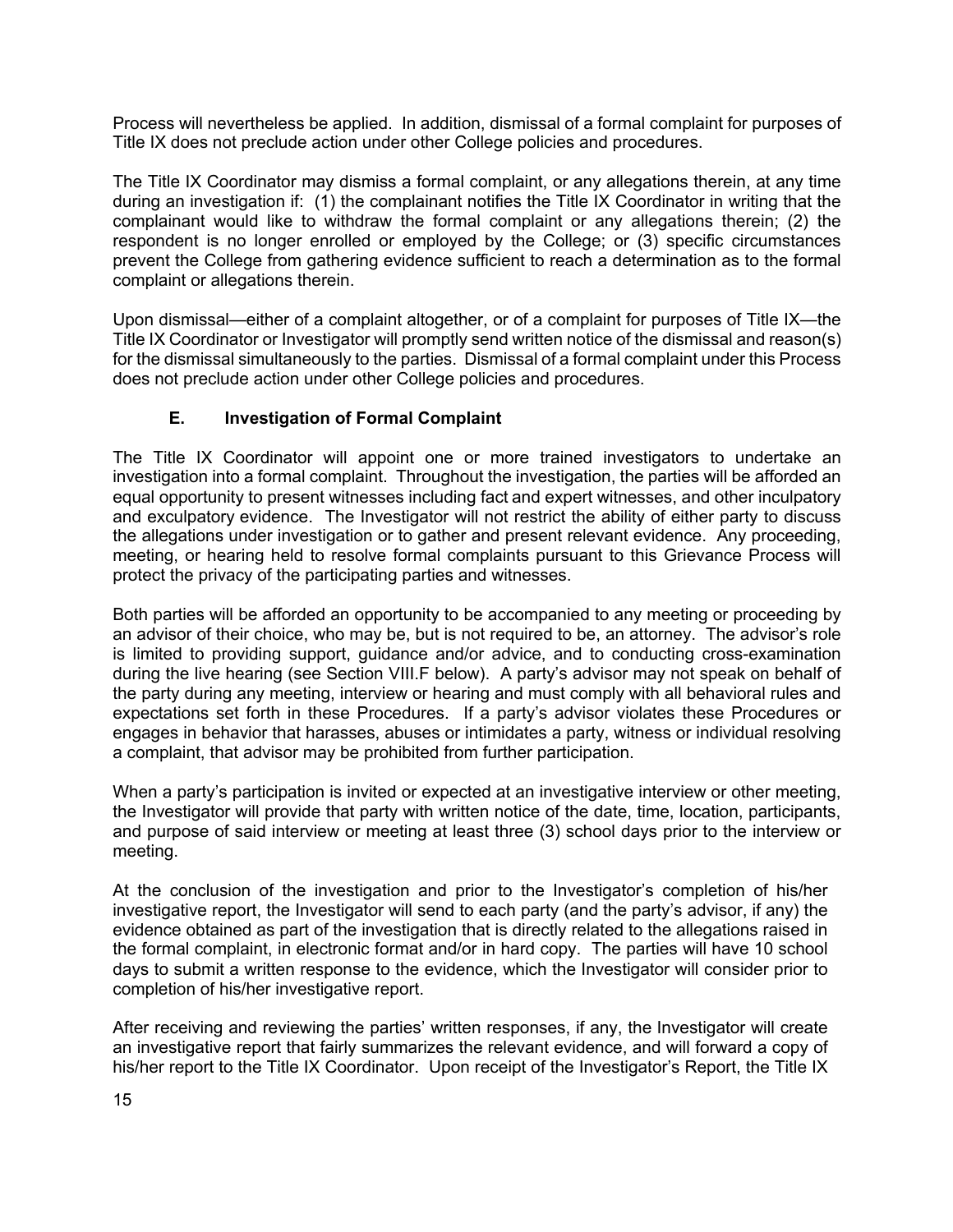Coordinator will schedule a hearing. At least ten (10) school days prior to the hearing, the Title IX Coordinator will:

- (1) Provide both parties with written notice of the hearing date, time, location, participants (including the name of the appointed Hearing Officer) and purpose of the hearing; and
- (2) Send to each party (and the party's advisor, if any) the investigative report [in electronic format or hard copy] for their review and written response. Any written response submitted by a party to the Title IX Coordinator will be provided to the decision-maker, for the decision-maker's review and consideration, in making a determination of responsibility.

### **F. Hearings**

A hearing will be conducted by a Hearing Officer appointed by the College. Both parties will have the opportunity to request a substitution if the participation of the appointed Hearing Officer poses a conflict of interest. A party wishing to request a substitution must contact the Title IX Coordinator within three (3) school days after the party's receipt of the notice of hearing to make such a request.

At the request of either party, the College will arrange for the live hearing to occur with the parties located in separate rooms, with technology enabling the Hearing Officer and parties to simultaneously see and hearing the party or witness answering questions. A party wishing to request that the live hearing occur with the parties located in separate rooms must contact the Title IX Coordinator to request such an arrangement at least three (3) school days in advance of the hearing. The College may conduct any live hearing virtually, with the participants in one or more separate geographical locations, and with technology enabling participants simultaneously to see and hear each other.

At the live hearing, each party's advisor will be permitted to ask the other party and any witnesses all relevant questions and follow-up questions, including those challenging credibility. Such crossexamination will be conducted directly, orally, and in real time by the party's advisor of choice and may never be conducted by a party personally.

The College will assign each party an advisor of the College's choice, free of charge, to conduct cross-examination for that party at the live hearing. Each party will be given notice of such assignment at least ten (10) days prior to the hearing. Each party may elect to bring an advisor of their own choosing instead of the assigned advisor. If a party has already secured an advisor of their own choosing, that party must notify the College of such within three days of receiving notice of the College-assigned advisor.

Only relevant questions, as determined by the Hearing Officer, may be asked of a party or witness. Questions and evidence about the complainant's sexual predisposition or prior sexual behavior are not relevant and will not be permitted, except where:

> 1. The questions and evidence about the complainant's prior sexual behavior are offered to prove that someone other than the respondent committed the conduct alleged by the complainant; or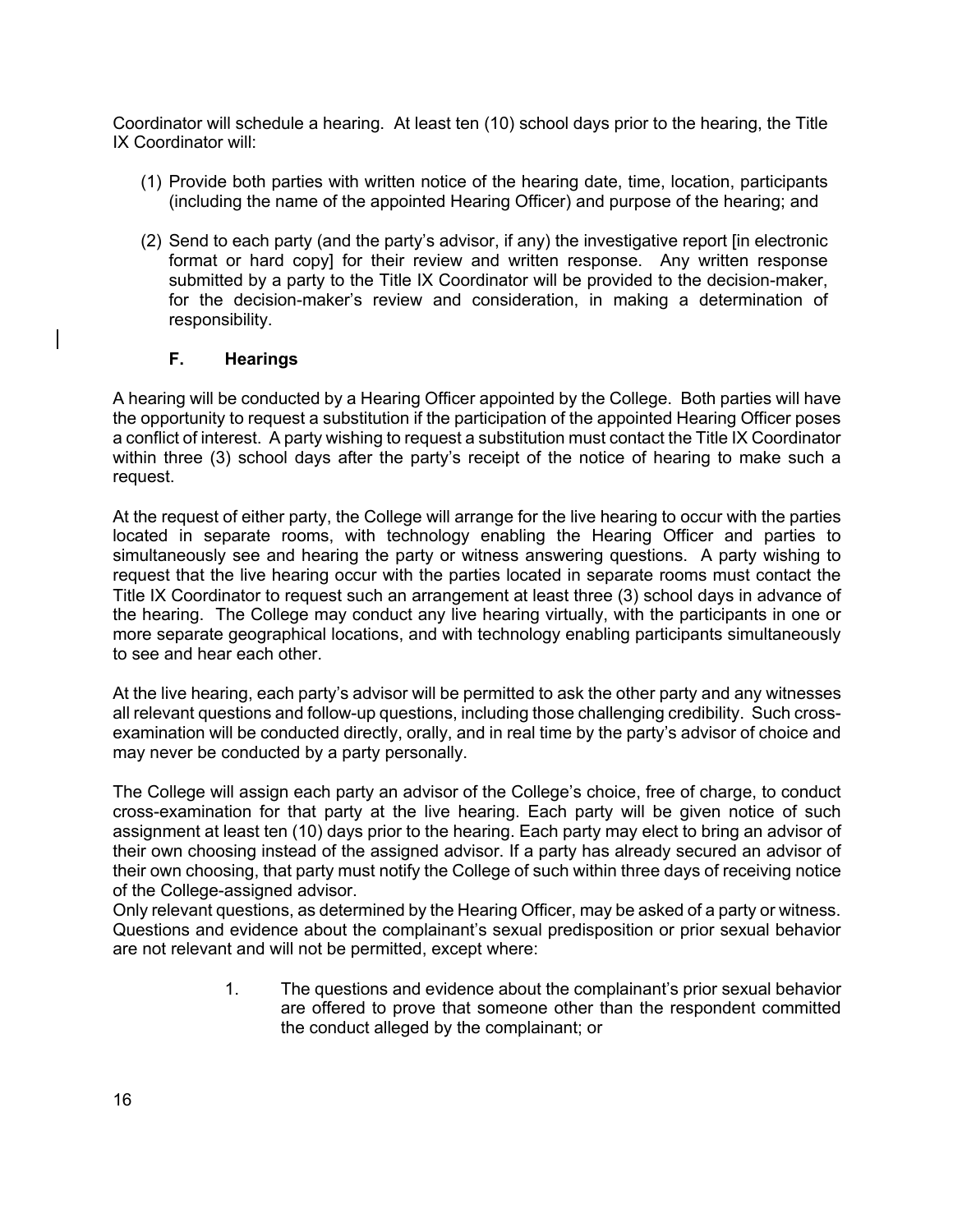2. The questions and evidence concern specific incidents of the complainant's prior sexual behavior with respect to the respondent and are offered to prove consent.

The College will make all evidence obtained as part of the investigation that is directly related to the allegations raised in the formal complaint available for the parties' inspection and review during the hearing. In addition, the College will create an audio or audiovisual recording, or transcript, of the live hearing, which the Title IX Coordinator will make available to the parties for inspection and review upon request.

# **G. Determination Regarding Responsibility**

Within ten (10) school days after the conclusion of the hearing, the Hearing Officer will make a decision regarding responsibility. The Hearing Officer will apply a preponderance of the evidence standard when determining responsibility. Within seven (7) school days of reaching his/her decision, the Hearing Officer will issue a written determination to both parties simultaneously. The written determination will include:

- 1. Identification of the allegations potentially constituting sexual harassment as defined in 34 C.F.R. § 106.30 (Title IX) and/or constituting sexual violence, domestic violence, dating violence or stalking pursuant to the *Preventing Sexual Violence in Higher Education Act*;
- 2. A description of the procedural steps taken from the receipt of the formal complaint through the determination, including any notifications to the parties, interviews with parties and witnesses, site visits, methods used to gather other evidence, and hearings held;
- 3. Findings of fact supporting the determination;
- 4. Conclusions regarding the application of the College Code of Conduct or other conduct standards to the facts;
- 5. A statement of, and rationale for, the result as to each allegation, including a determination regarding responsibility, any disciplinary sanctions the College imposes on the respondent, and whether remedies designed to restore or preserve equal access to the College's education program or activity will be provided by the College to the complainant; and
- 6. The procedures and permissible bases for the complainant and respondent to appeal.

## **H. Appeals**

Both parties will have the right to appeal any determination regarding responsibility, and any dismissal of a formal complaint or allegations therein, to the Title IX Coordinator or designee. An appeal must be based on one or more of the following grounds:

1. A procedural irregularity occurred;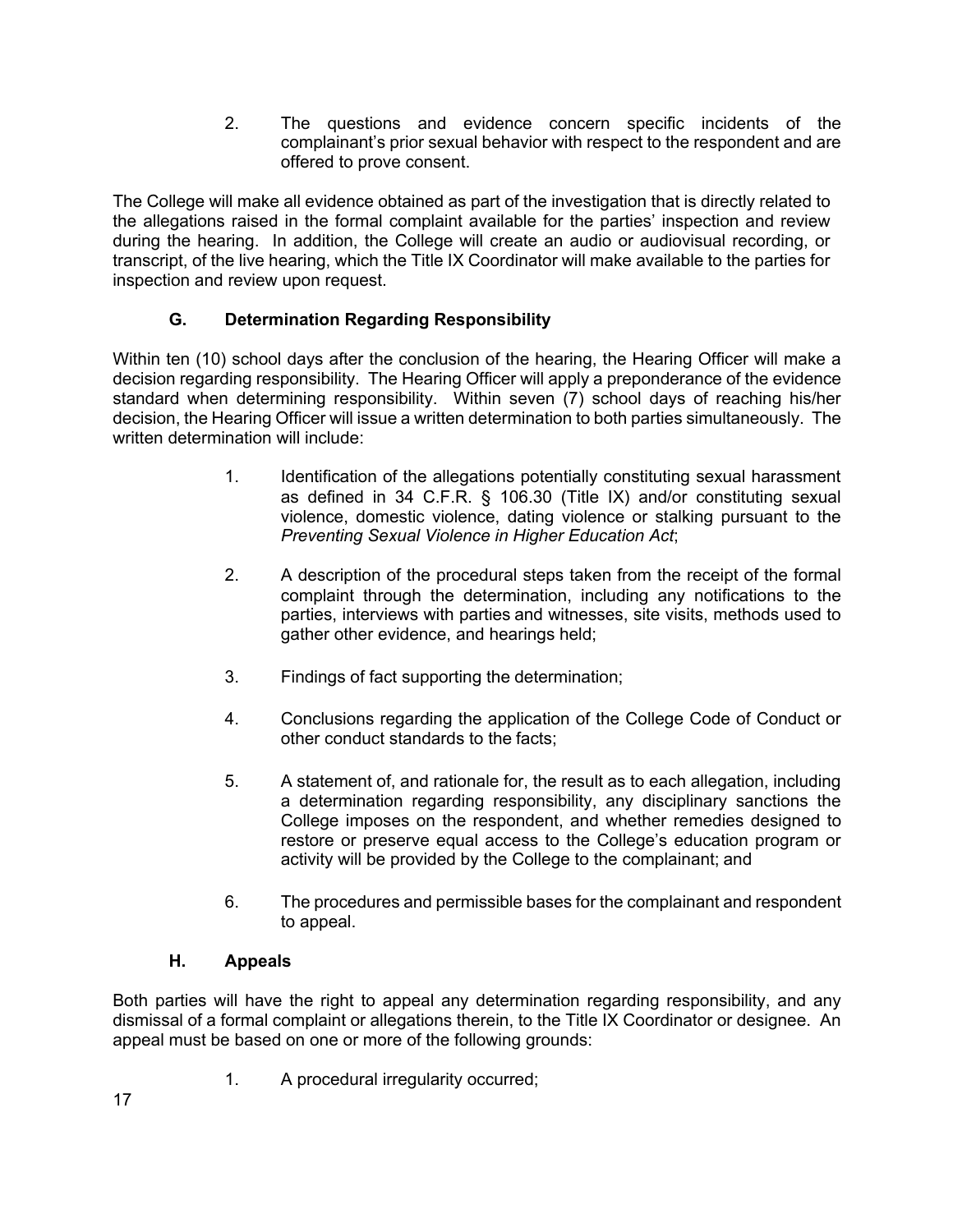- 2. New evidence or information exists that could affect the outcome of the matter;
- 3. The Title IX Coordinator, Investigator or Hearing Officer had a conflict of interest or bias for or against complainants or respondents generally, or the individual complainant or respondent, that affected the outcome of the matter; and/or
- 4. The sanction is disproportionate with the violation.

A party who wishes to appeal a determination regarding responsibility or a dismissal of a formal complaint or allegations therein must submit a written appeal request to the Title IX Coordinator within seven (7) school days of the party's receipt of the written determination or written dismissal notice. The written appeal request must identify the ground(s) on which the party seeks to appeal the determination or dismissal.

Within seven (7) school days of the Title IX Coordinator's receipt of an appeal request, the Title IX Coordinator will forward the appeal request to a designee assigned by the Title IX Coordinator and will notify the other party in writing that an appeal has been filed. Before reaching a determination regarding the appeal, the designee assigned by the Title IX Coordinator will afford both parties an equal opportunity to submit a statement in support of, or challenging, the determination or responsibility or dismissal that is the subject of the appeal. Within seven (7) school days after the designee has concluded his/her review of the appeal, the designee will issue a written decision simultaneously to both parties, describing the outcome of the appeal and the rationale for the outcome. The designee's decision is final.

### **IX. Prevention and Education for Students**

The College will review on an ongoing basis, its sexual discrimination, harassment and misconduct prevention and education programming to ensure students and employees are provided substantive opportunities to learn about sexual discrimination, harassment and misconduct, including primary prevention, bystander intervention, risk reduction, consent, reporting methods, relevant College policies and procedures, retaliation, survivor-centered and trauma-informed response, relevant definitions, and other pertinent topics.

The College, in conjunction with its Parkland College Sexual Violence Prevention task force established pursuant to the Campus Security Enhancement Act of 2008 (110 ILCS 12/10), will annually review its prevention and education offerings to identify ways in which to enhance its effectiveness.

## **X. Training**

The Title IX Coordinator(s) and anyone else involved in the receipt of reports of, responding to, investigating or adjudicating alleged incidents of sexual discrimination, harassment or other misconduct, or involved in the referral or provision of services to survivors receive annual education and training on primary prevention, bystander intervention, risk reduction, consent, reporting obligations, investigation procedures, confidentiality requirements, relevant College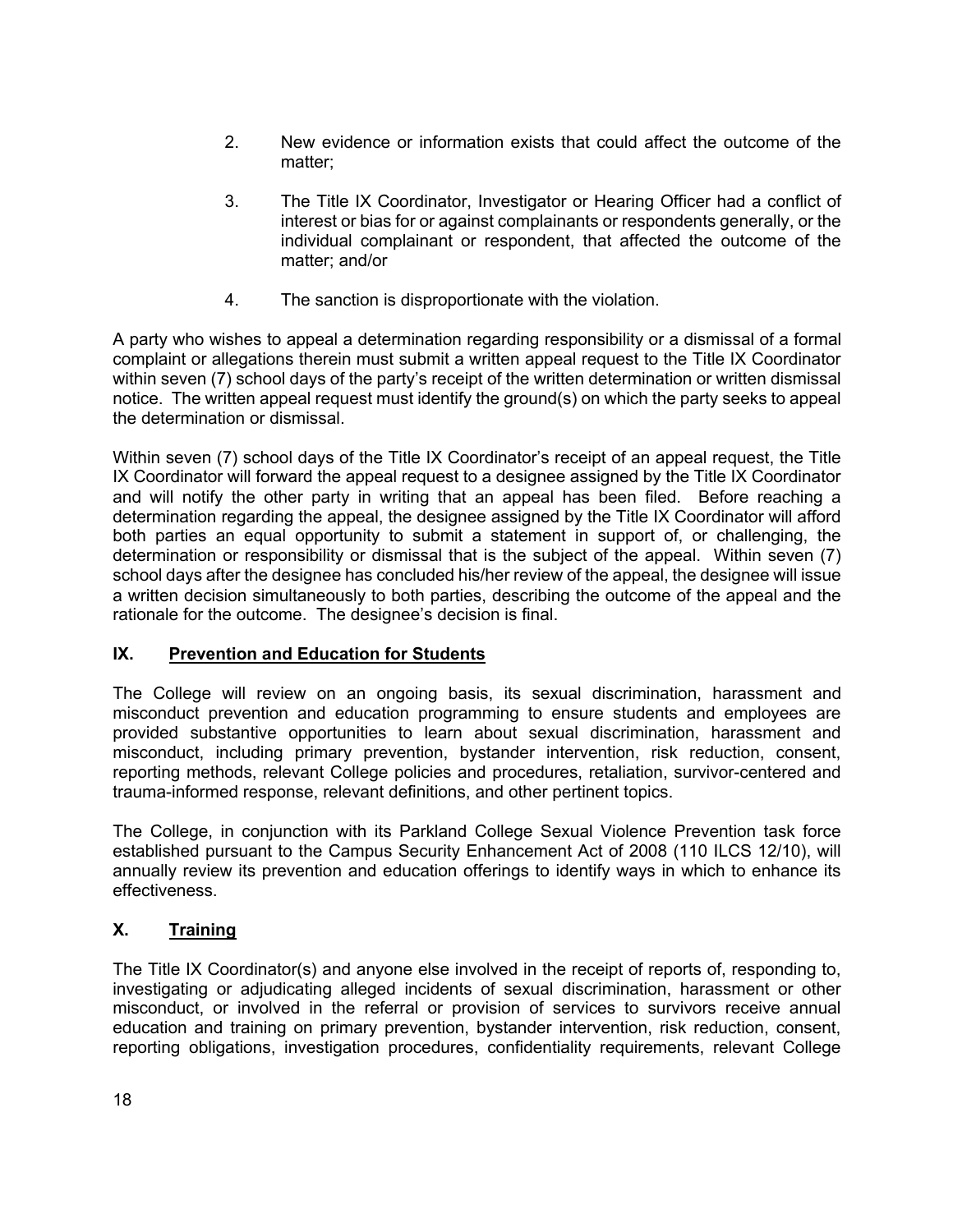policies and procedures, retaliation, survivor-centered and trauma-informed response, relevant definitions, and other pertinent topics.

In addition to the above training, individuals who investigate or resolve complaints, including through informal resolutions, receive at least 8-10 hours of annual training on issues related to *Preventing Sexual Violence in Higher Education Act* offenses including sexual violence, domestic violence, dating violence, and stalking; the scope of the College's education program or activity; the Title IX and College definitions of sexual harassment; how to serve impartially, including by avoiding prejudgment of the facts at issue, conflicts of interest, and bias; and how to conduct the College's Grievance Process outlined in Section VIII, above. Decision-makers in particular receive training on any technology to be used at live hearings and on issues of relevance of questions and evidence, including when questions and evidence about the complainant's sexual predisposition or prior sexual behavior are not relevant. Investigators in particular receive training on issues of relevance so as to enable them to create an investigative report that fairly summarizes relevant evidence.

All Confidential Advisors receive 40 hours of training on sexual violence before being designated a Confidential Advisor. Annually thereafter, Confidential Advisors attend a minimum of six (6) hours of ongoing educational training on issues related to sexual violence. Confidential Advisors also receive periodic training on the College administrative process, interim protective measures and accommodations, and the College's Grievance Process pursuant to Section VIII above.

The College, in conjunction with its Parkland College Sexual Violence Prevention task force established pursuant to the *Campus Security Enhancement Act of 2008* (110 ILCS 12/10), will annually review its training offerings to identify ways in which to enhance its effectiveness.

Any materials used to train Title IX Coordinators, investigators, decision-makers, and any person who facilitates an informal resolution process, will not rely on sex stereotypes and will promote impartial investigations and adjudications of formal complaints of sexual harassment.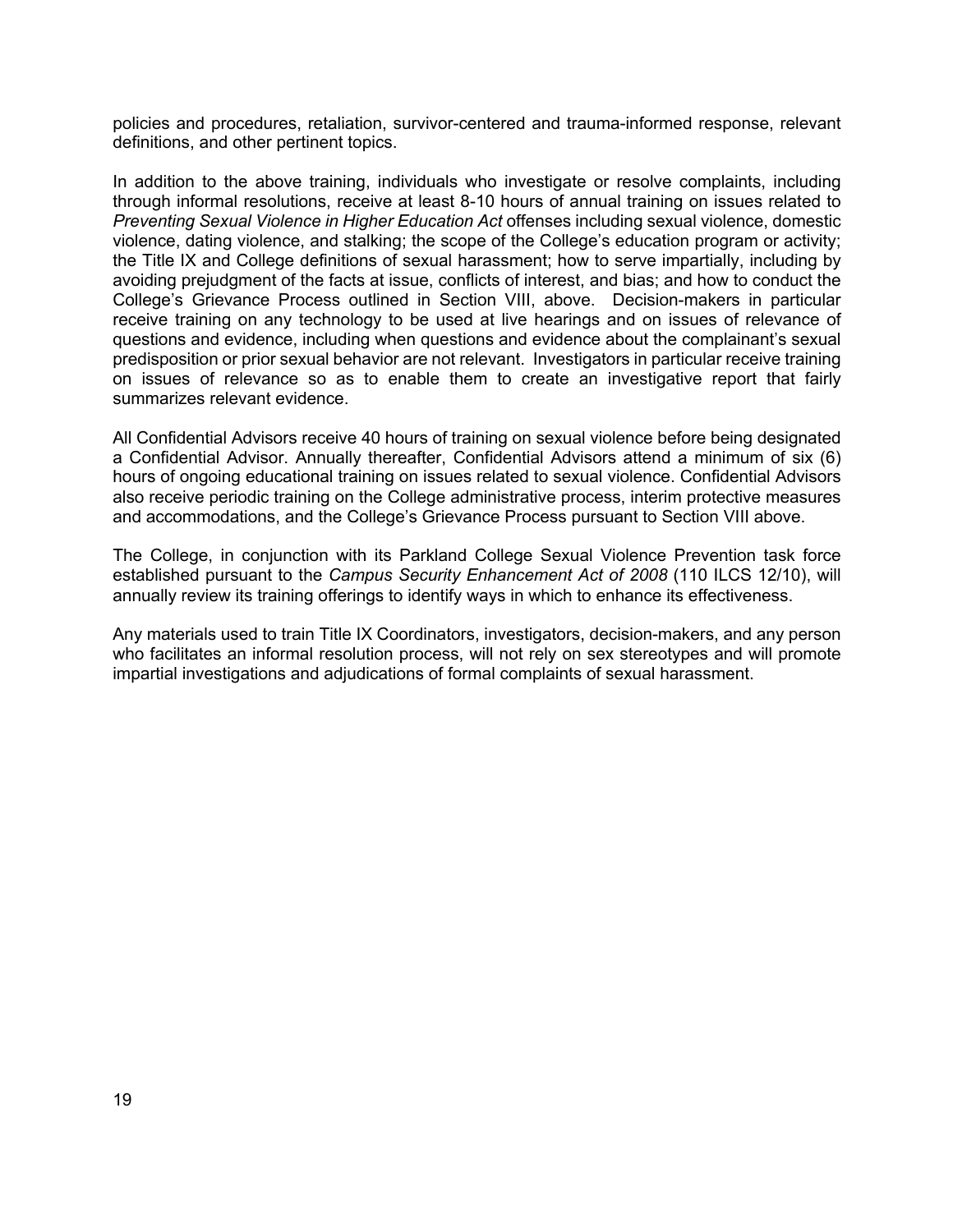### **APPENDIX A**

#### **Definitions for the College's Sex-Based Misconduct Procedures**

- **A. Bystander Intervention:** see Section 5 of the *Preventing Sexual Violence in Higher Education Act*, 110 ILCS 155/5.
- **B. Complainant:** an individual who is alleged to be the victim of conduct that could constitute sex-based misconduct.
- **C. Confidential Advisor:** a person who is employed or contracted by the College to provide emergency and ongoing support to student survivors of sexual violence. Confidential Advisors may include persons employed by a community-based sexual assault crisis center with whom the College partners. Individuals designated as "Responsible Employees" in Section VI of these Procedures are not Confidential Advisors.
- **D. Consent:** knowing and voluntary agreement to engage in sexual activity. Coercion, force, or the threat of either invalidates consent. Consent may not be inferred from silence, passivity, or a lack of verbal or physical resistance. A person's manner of dress does not constitute consent. Past consent to sexual activities does not imply ongoing or future consent. Consent to engage in sexual activity with one person does not constitute consent to engage in sexual activity with another person. Consent may be withdrawn at any time. A person cannot consent to sexual activity if that person is unable to understand the nature of the activity or give knowing consent due to circumstances, including without limitation the following: 1) the person is incapacitated due to the use or influence of alcohol or drugs; 2) the person is asleep or unconscious; 3) the person is under age; or 4) the person is incapacitated due to a mental disability.
- **E. Dating Violence**: violence committed by a person: 1) who is or has been in a social relationship of a romantic or intimate nature with the victim; and 2) where the existence of such a relationship shall be determined based on a consideration of the length of the relationship, the type of relationship, and the frequency of interaction between the persons involved in the relationship.
- **F. Domestic Violence:** includes felony or misdemeanor crimes of violence committed by a current or former spouse or intimate partner of the victim, by a person with whom the victim shares a child in common, by a person who is cohabitating with or has cohabitated with the victim as a spouse or intimate partner, by a person similarly situated to a spouse of the victim under the domestic or family violence laws of the State of Illinois, or by any other person against an adult or youth victim who is protected from that person's acts under the domestic or family violence laws of the State of Illinois.
- **G. Education Program or Activity:** a location, event, or circumstance over which the College exercised substantial control over both the respondent and the context in which the sex-based misconduct occurs, and also includes any building owned or controlled by a student organization that is officially recognized by the College.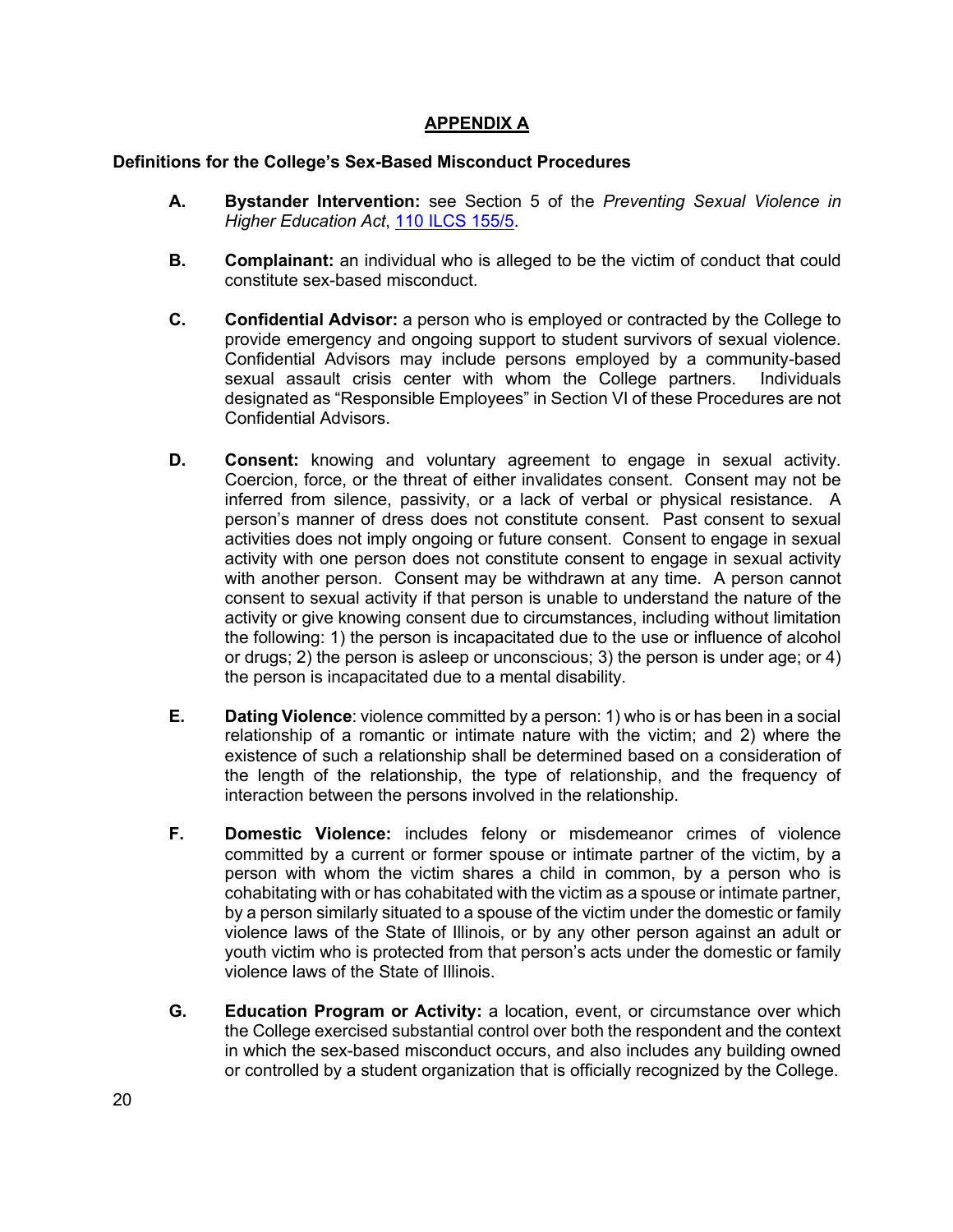- **H. Hate Crime:** an act or an attempted act that violates a criminal statute by any person that in any way constitutes an expression of hostility toward the victim because of his or her sex, race, ethnicity, religion, age, disability, national origin, sexual orientation, or gender-related identity, color, marital status, military status or unfavorable military discharge.
- **I. Hostile Environment Caused by Sexual Harassment:** a sexually harassing hostile environment is created when conduct by an individual is so severe, pervasive or persistent that it denies or limits an individual's ability to participate in or receive the benefits, services or opportunities of the College's educational programs or activities or the individual's employment access, benefits or opportunities. In determining whether a hostile environment has been created, the conduct in question will be considered from both a subjective and an objective perspective of a reasonable person in the alleged victim's position, considering all the circumstances.
- **J. Incapacitation:** when a person is incapable of giving consent due to the person's age, use of drugs or alcohol, or because an intellectual or other disability which prevents the person from having the capacity to give consent.
- **K. Intimidation:** to intentionally make another timid or fearful, to compel or deter by or as if by threats. Intimidation is a form of retaliation prohibited by the College's Policy Prohibiting Sex-Based Misconduct and these Procedures.
- **L. Preponderance of the Evidence:** when considering all the evidence in the case, the decision-maker is persuaded that the allegations are more probably true than not true.
- **M. Respondent:** an individual who has been reported to be the perpetrator of conduct that could constitute sex-based misconduct.
- **N. Responsible Employee:** a College employee who has the authority to redress sex-based misconduct, who has the duty to report incidents of such misconduct or other student misconduct, or whom a student could reasonably believe has this authority or duty. Section VI of these Procedures lists categories of employees who are Responsible Employees for the College.
- **O. Retaliation:** Any form of retaliation, including intimidation, threats, harassment and other adverse action taken or threatened against any complainant or person reporting or filing a complaint alleging sexual discrimination, harassment or misconduct or any person cooperating in the investigation of such allegations (including testifying, assisting or participating in any manner in an investigation) is strictly prohibited. Action is generally deemed adverse if it would deter a reasonable person in the same circumstances from opposing practices prohibited by the College's Sex-Based Misconduct Policy and these Procedures. Retaliation may result in disciplinary or other action independent of the sanctions or supportive measures imposed in response to the allegations of sexual discrimination, harassment or misconduct.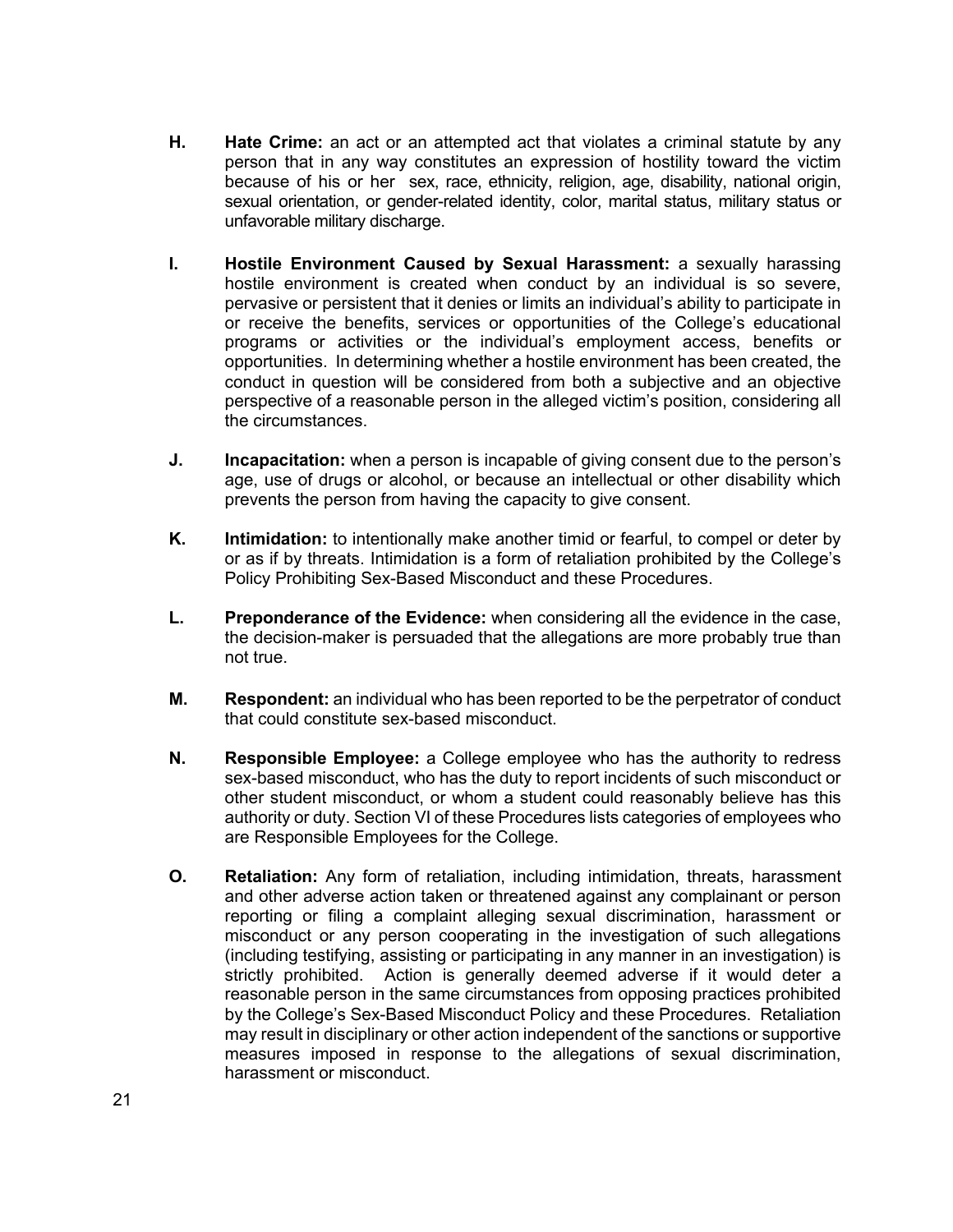- **P. Sexual Assault:** any type of sexual contact or behavior that occurs by force or coercion, without consent of the recipient of the unwanted sexual activity, or in a familial relationship of a degree that would prohibit marriage. It includes sexual acts against a person who is unable to consent either due to age or lack of capacity or impairment. Examples include forcible sexual intercourse, forcible sodomy, forcible fondling, child molestation, incest, attempted rape, statutory rape and rape. Sexual assault can occur between members of the same or opposite sex. Sexual assault includes any forced act against one's will where sex is the weapon.
- **Q. Sex-Based Misconduct:** Misconduct on the basis of sex, sexual orientation or gender-related identity. Such misconduct includes sex discrimination, sexual harassment, sexual assault, sexual exploitation, dating violence, domestic violence, sexual violence and stalking.
- **R. Sexual Exploitation:** when a person takes non-consensual or abusive sexual advantage of another for anyone's advantage or benefit other than the person being exploited, and that behavior does not meet the definition of sexual assault. Sexual exploitation includes prostituting another person, non-consensual visual or audio recording of sexual activity, non-consensual distribution of photos or other images of an individual's sexual activity or intimate body parts with an intent to embarrass such individual, non-consensual voyeurism, knowingly transmitting HIV or a sexually transmitted disease to another, or exposing one's genitals to another in non-consensual circumstances.
- **S. Sexual Harassment**: Unwelcome sexual advances, requests for sexual acts or favors, and other verbal, non-verbal or physical conduct of a sexual nature when:
	- Submission to such conduct is made explicitly or implicitly a term or condition of an individual's employment, academic advancement, evaluation, or grades;
	- Submission to or rejection of such conduct by an individual is used as a basis for employment, academic advancement, evaluation, or grading decisions affecting that individual;
	- Such conduct has the purpose or effect of substantially interfering with an individual's employment or educational performance or creating an intimidating, hostile, or offensive employment or educational environment; or
	- Such conduct denies or limits an individual's ability to participate in or receive the benefits, services or opportunities of the College's educational programs or activities or the individual's employment access, benefits or opportunities.

Examples of conduct of a sexual nature may include: